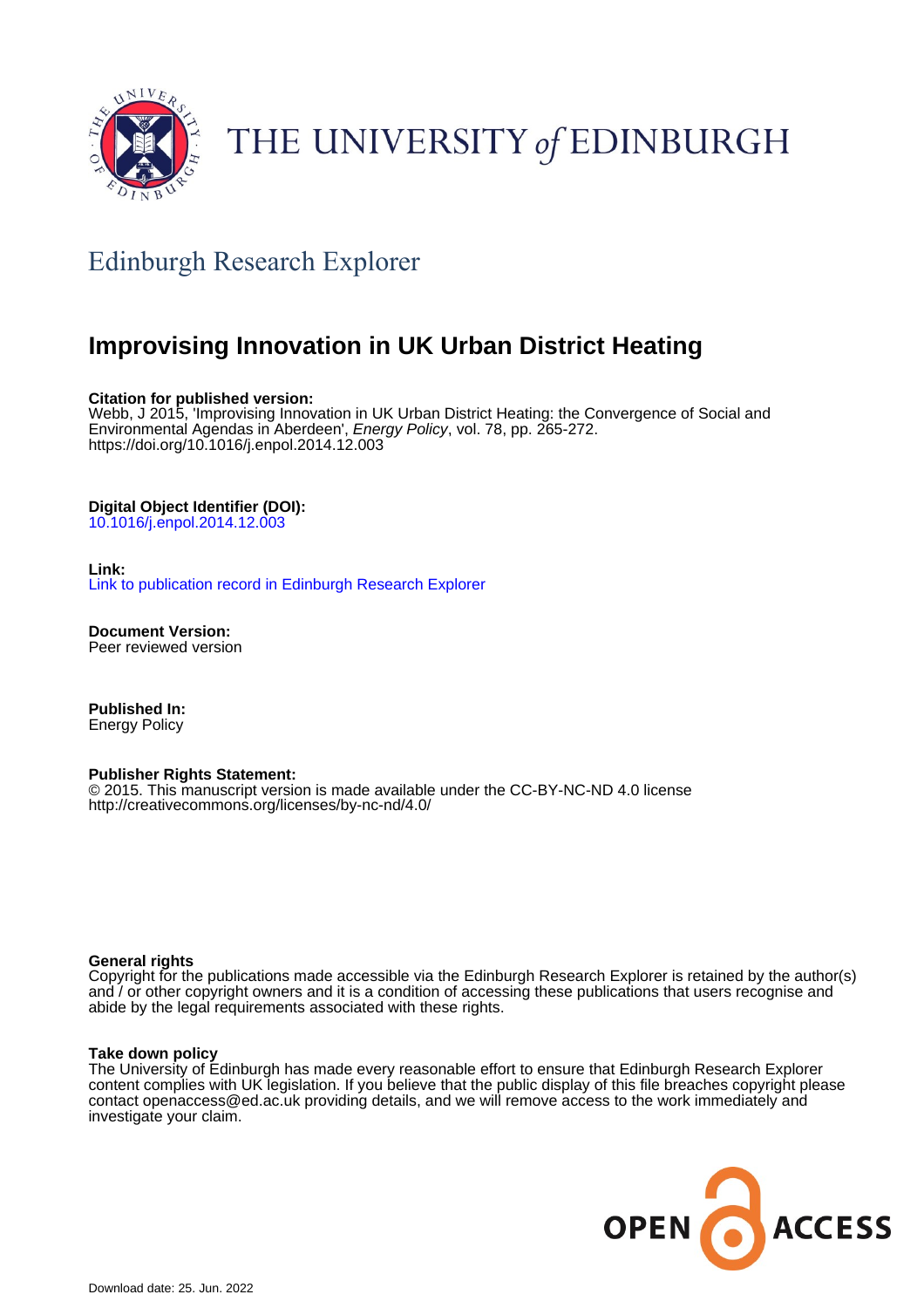#### Elsevier Editorial System(tm) for Energy Policy Manuscript Draft

Manuscript Number:

Title: 'If it hasn't been done in Aberdeen, it's not worth doing': Developing Urban Heat Networks in the UK.

Article Type: SI: Urban energy governance

Keywords: heating; energy governance; Aberdeen

Corresponding Author: Professor Janette Webb, PhD

Corresponding Author's Institution: University of Edinburgh

First Author: Janette Webb, PhD

Order of Authors: Janette Webb, PhD

Abstract: Research on urban heat networks, or district heating, as a contributor to UK policy goals for low carbon, secure and affordable energy has focused mainly on technical and economic factors, with limited analysis of social, and political dimensions. This paper examines these dimensions through a case study of the city of Aberdeen, north east Scotland. Interviews and documentary analysis are used to examine the formation of a non-profit energy business in 2002, and its subsequent growth. Results show that technical and economic assessments were insufficient in themselves to establish local investment. In the UK centralised energy generation and supply context, lack of local energy governance capacity and expertise were problematic. Council commitment to reduce fuel poverty, combined with increasing UK political orientation to climate change, created a willingness to experiment through improvised learning and financial bricolage. The social welfare priority resulted in decision to proceed via a non-profit locally-owned organisation, using cost- rather than market-based heat tariffs. AHP has developed three energy centres and heat networks, supplying 34MWhr of heat. Carbon savings are 45% in comparison with electric heating, and heating costs are reduced by the same amount. In conclusion, the paper outlines policy measures to accelerate governance innovation.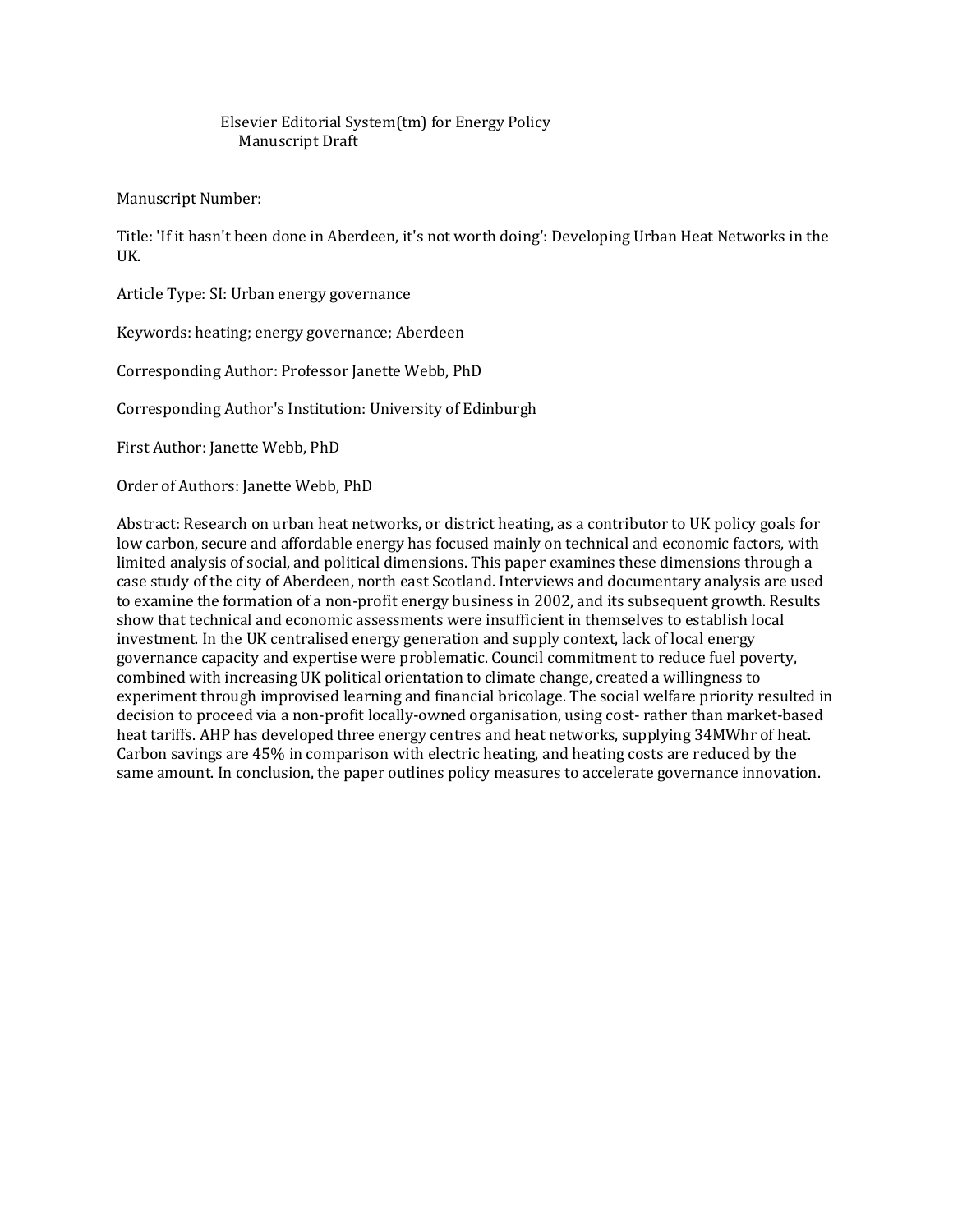'If it hasn't been done in Aberdeen, it's not worth doing': Developing Urban Heat Networks in the UK.

Highlights:

- District heating is an effective carbon saving measure for UK cities
- Lack of capacity and expertise pose development difficulties for local authorities
- In Aberdeen improvised learning and financial bricolage were relied on
- The resulting non-profit ESCo has 3 heat networks, supplying 34MWhr of heat pa
- Carbon and cost savings are 45% in comparison with former electric heating.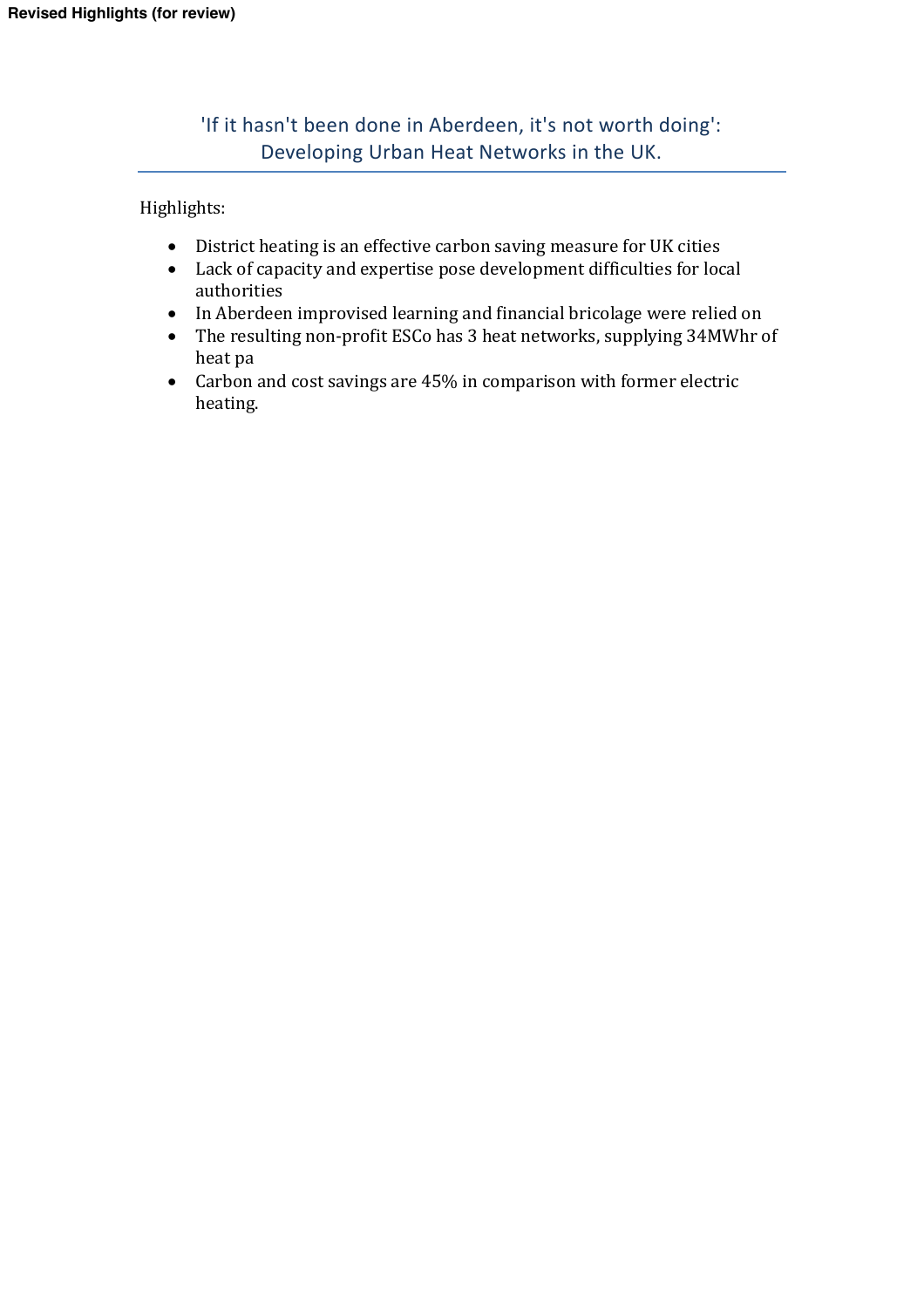'If it hasn't been done in Aberdeen, it's not worth doing':

Developing Urban Heat Networks in the UK.

### *1. Introduction*

The UK Government Carbon Plan (2011) sets a target for radical reduction of greenhouse gas emissions from the entire building stock: 'by 2050, all buildings will need to have an emissions footprint close to zero' (p.5). Forty-five per cent of these emissions arise from use of fossil fuels for heating, but progress on decarbonisation of heat has been relatively neglected in policy:

'There has been a historic failure to get to grips with one enormous part of the energy jigsaw; the supply of low carbon heat' (Secretary of State, UK Government Department of Energy and Climate Change (DECC), 2013: 1).

One potential technical solution for urban areas, where demand is concentrated, is the use of heat networks or district heating (DH); current UK Government strategy (UK DECC, 2013) notes that:

'We should facilitate heat networks in denser urban areas where there is limited space for heat pumps. Storage on the networks will help with grid balancing' (p.78, Figure 7).

District heating is an established energy-saving technology in common use in other European cities, notably in Scandinavia, but also in Austria, Germany and Eastern European states. UK provision is however small scale and patchy, supplying only around 2% of heat demand (DECC 2013), and current heating is typically by individual building gas boilers, supplied by privatised gas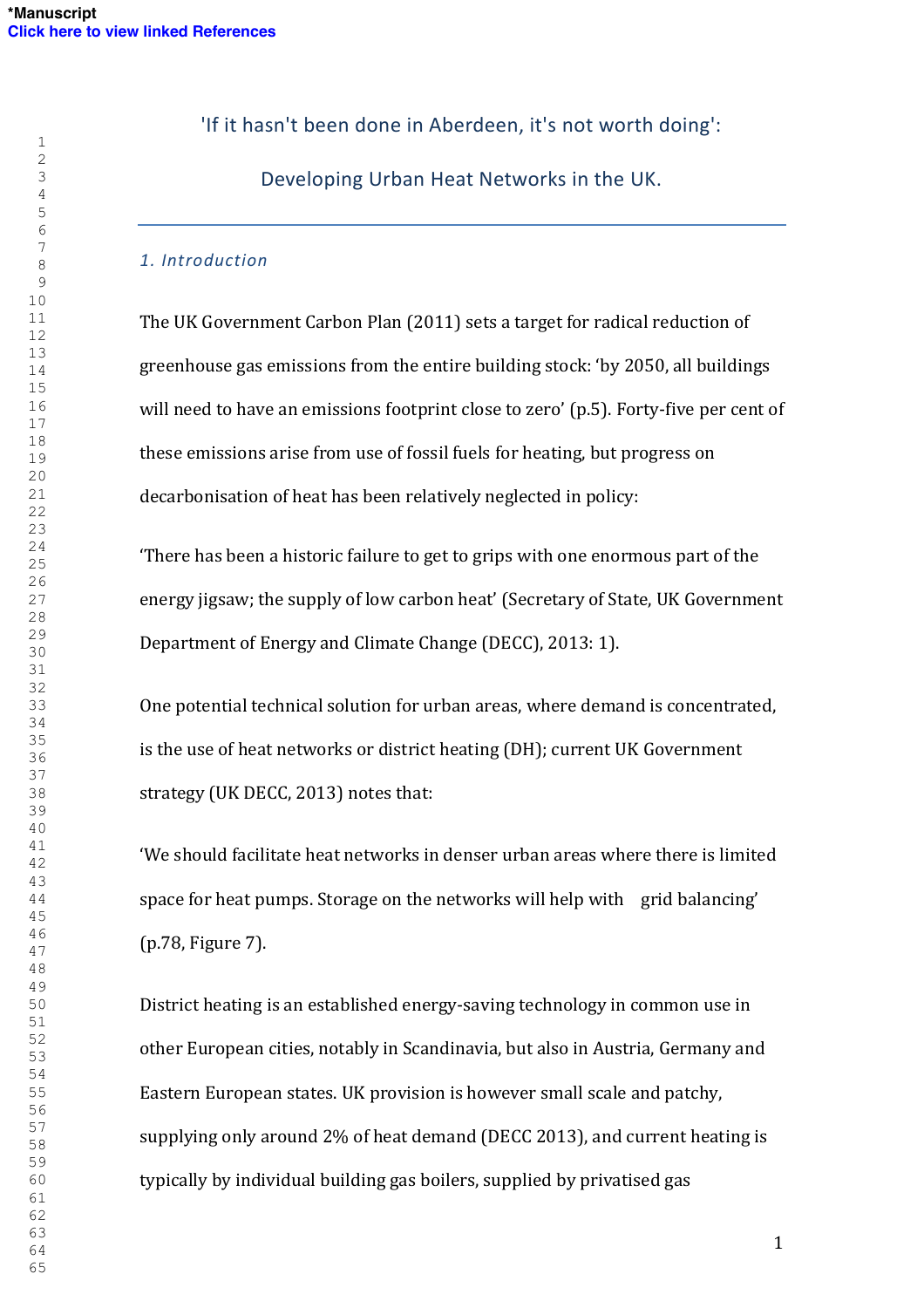transmission and distribution grids. Earlier UK policies to support DH development have had little impact (Russell, 2010), and there is limited research on the social and political processes entailed in formation of governance and organisation frameworks for retrofitting heat network infrastructure in cities. Most research has focused on technical and economic assessment of carbon saving, systemic efficiencies and cost reduction potential (see for example Connolly et al, 2014; EcoHeat4.eu, 2011; Greater London Authority, 2013; Kelly and Pollitt, 2010; Pöyry, 2009; Speirs et al, 2010).

In continental Europe, urban authorities have typically played a critical part in DH development, and UK policy also identifies urban authorities as significant intermediaries:

'Local authorities are critical players in increasing the deployment of heat networks as they can create a supportive environment… and support or sponsor specific projects' (UK DECC, 2013: 50).

Unlike in other European countries, however, such authorities have had no direct role in energy supply since the early 20th century when municipal supply was first regionalised and then nationalised. The regulatory framework for gas and electricity markets, which has evolved since privatisation in the 1990s, has prioritised short-term cost efficiencies, and secure returns on investment for transmission and distribution companies (Mitchell, 2008). At present a small number of large-scale, vertically-integrated corporations<sup>1</sup> control the majority of

<sup>&</sup>lt;sup>1</sup> Known in the UK as the 'Big 6', these are British Gas Centrica, EDF Energy, E.ON, Scottish and Southern Energy, Npower and Scottish Power. They have a 98 per cent share of the household gas and electricity markets. Five are owned by transnational entities headquartered elsewhere.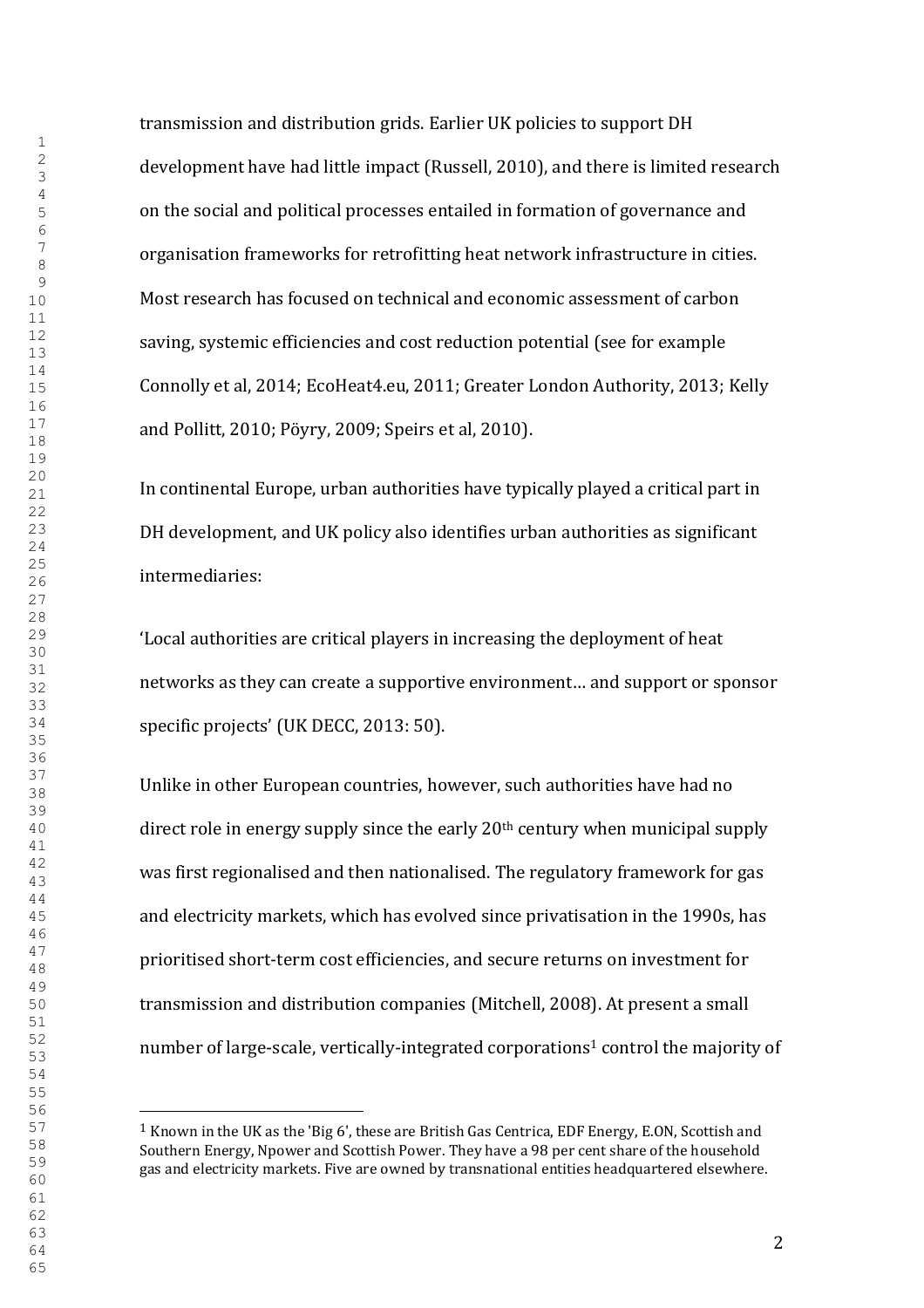generation and supply. Energy-related action by local authorities has centred on incremental efficiencies through building insulation, rather than area-wide investment; some urban authorities have ambitious sustainable energy plans, but these remain largely aspirational and subject to unresolved governance challenges (Bulkeley and Kern, 2006; Hawkey, 2012; Hodson and Marvin, 2009; 2010; 2012). A number of authorities have undertaken assessments of technical and economic feasibility of DH, but moving forward to business operation has proved complex, with 'feasible' projects stalling at the planning stage, decreasing in scale, and/or taking a long time to come to fruition (Wiltshire et al, 2013).

The purpose of this paper is to explore the social and political dimensions of project development, and hence to identify reasons why technically feasible projects may stall, and what can be done to overcome the difficulties. An indepth case study of successful development in Aberdeen, north east Scotland, is used to analyse the process from origins to operation, and to identify the steps taken to resolve the difficulties of organisational coordination and governance. Establishing the technical and economic feasibility of proposed DH, with heat from local combined heat and power (CHP) generators, was an important, but, in may ways, more straightforward part of the process than addressing the social and political dimensions of business development and investment. Local political confidence in legitimacy of localised energy provision, and the mobilising of capacity, expertise and finance were particular areas of difficulty.

In Section 2, the paper outlines the environmental, technical and economic rationales for DH, before introducing the social and political dimensions of project development in the UK context. Section 3 describes methodology and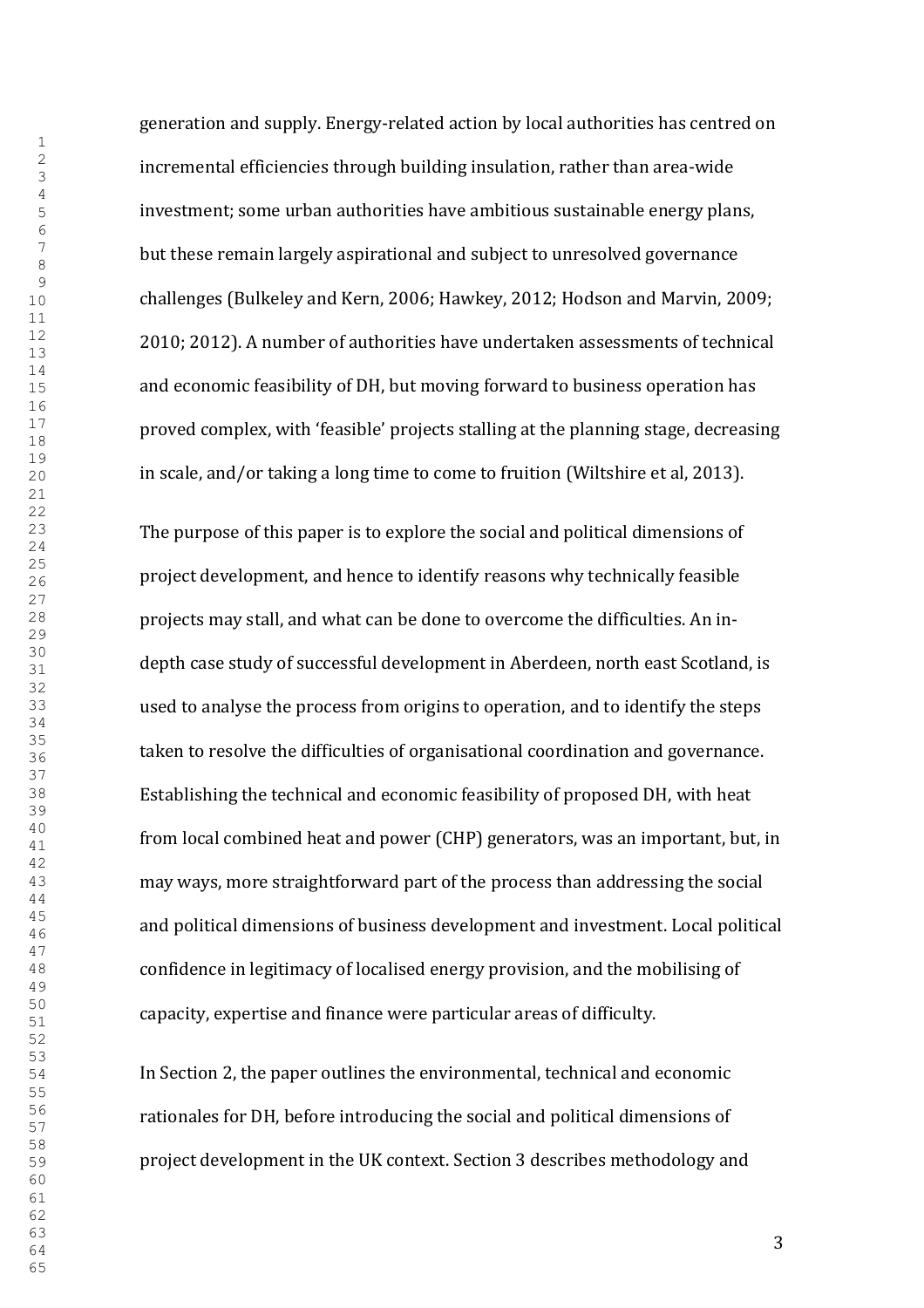data sources. Section 4 presents the results of the case study. Section 5 interprets and evaluates the governance and organisation solutions developed in Aberdeen in relation to the UK market and regulatory context. Section 6 concludes with suggested policy measures to address the organisational and governance issues, in order to secure the integrated social, economic and environmental benefits commonly attributed to DH.

### *Urban Heat Networks as Sustainable Energy Resource*

#### *2.1 Environmental, Technical and Economic Dimensions*

Heat networks are a means of distributing heating and hot water, and also cooling, to multiple buildings and users via insulated underground pipes, and are a recognised means of reducing GHG emissions, while contributing to security and affordability (Connolly et al, 2014; Wald, 2013). Establishing such networks entails significant infrastructure investment, which is most cost-effective in urban centres, where demand is concentrated, and where different patterns of use mean that overall demand remains relatively high and stable. They are able to use currently wasted sources of locally-available heat, including recovered heat from industry, deep geothermal and sewage systems (Wald 2013). Even gas-fired CHP, a commonly used starting technology, is estimated to reduce carbon emissions by 40-50%, compared with UK current heating and cooling technologies; use of renewable or recovered heat confers additional reductions (UK DECC, 2013).

Technical and economic modelling of European Union heat demand and supply concludes that further development of DH, combined with improved building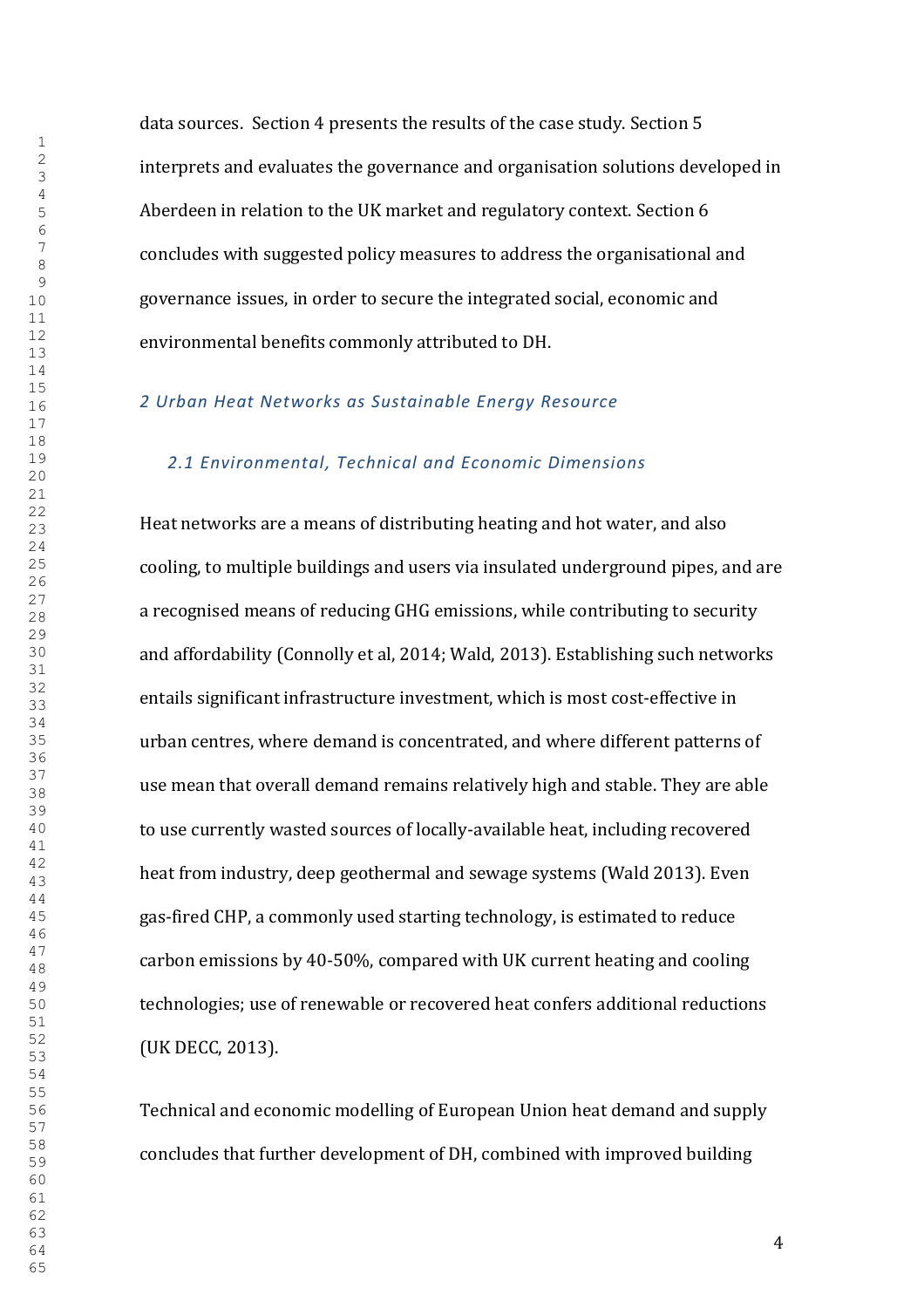energy efficiency measures, would reduce the total cost of transition to low carbon energy by approximately 15% compared with the EU Energy Roadmap 2050 Energy Efficiency (EU-EE) scenario (Connolly et al, 2014). UK option appraisals draw similar conclusions: the UK Committee on Climate Change (2010) found that DH connected to low carbon electricity generation (fossil fuel with CCS/nuclear) was the most cost effective carbon abatement (-£110/tCO2) measure; UK DECC (2009) estimated that biomass CHP connected to DH in suitable areas would provide annual carbon savings of 19.3 MtCO2, in comparison with a saving of 2-3 MtCO2 if the same buildings were heated with ground source heat pumps. By bringing the generation of heat and electricity closer to users, DH and CHP are estimated to reduce the £200bn+ investment required to upgrade electricity infrastructure. Heat supplied via networks means less electrification of heating, and therefore less grid reinforcement. Embedded electricity generation from CHP is also regarded as increasing the resilience of electricity supply, because it can operate flexibly as a form of energy storage and short-term operating reserve, thus reducing the need for investment in higher carbon stand-by plant and network infrastructure. This becomes more significant as increasing levels of intermittent wind energy are connected to the grid, and anticipated new load from electric vehicles and heat pumps increase peak demand (Spiers et al, 2010; Streckiene and Andersen, 2010).

Estimates of UK demand which could be met via heat networks vary from 14% to 43%, with UK DECC (2013) exploratory modelling concluding that up to 20% of domestic demand could be efficiently met by 2030.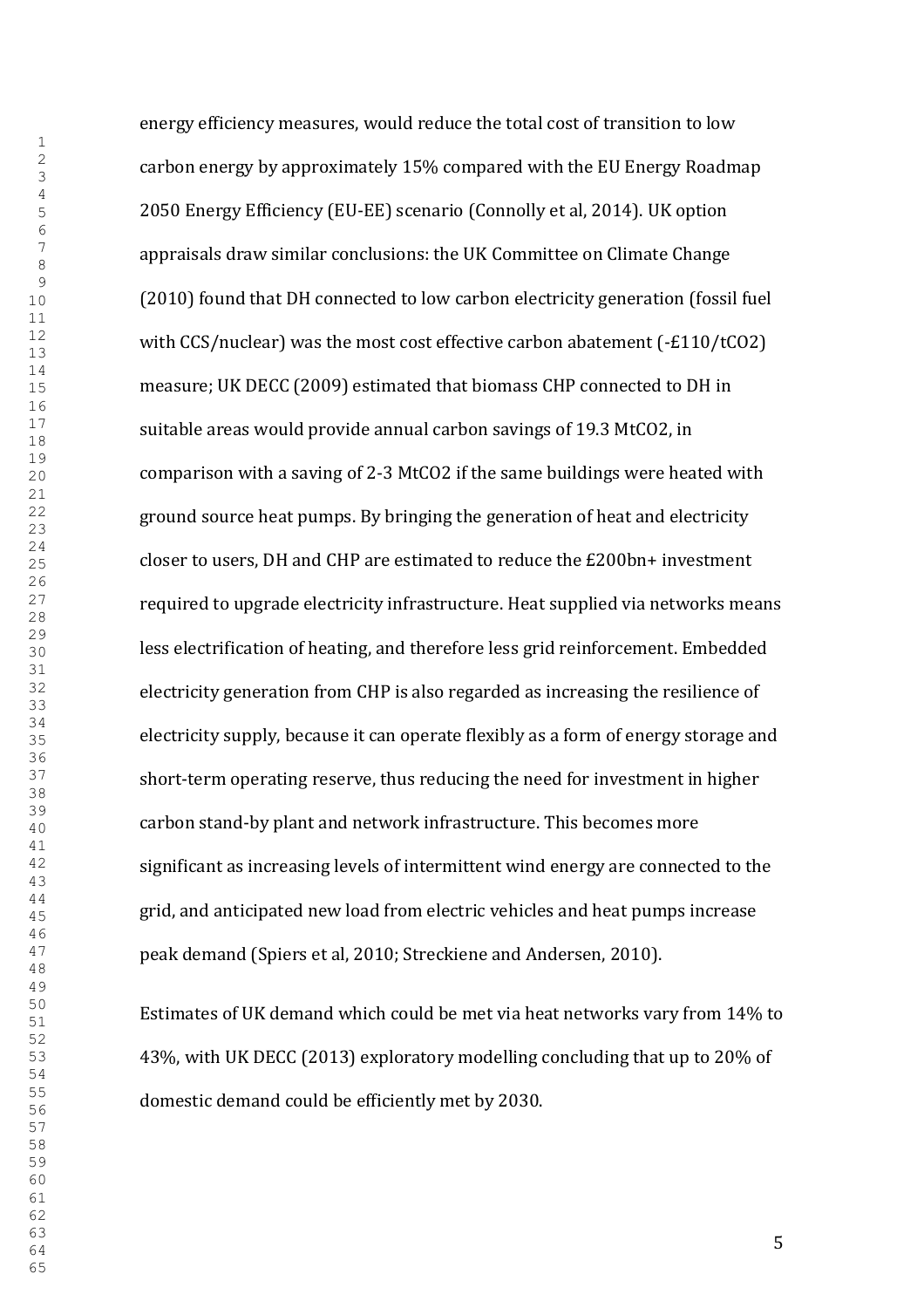### *2.2 Organisational and Governance Dimensions*

Historically the establishment of such network technologies has been shown to require more than technical and economic evidence of attributed value. Eventual system configuration and performance of the 'hardware' is dependent not just on technical capacities, but also on the social and political structures which govern decision-making, as demonstrated by Hughes' (1982) comparative analysis of electricity network innovations in Berlin and London. Overall a 'seamless web' of social, organisational, economic and technical innovation, geared to new systems of provision, is encountered, with embedding of restructured relationships between suppliers and users, as well as the physical embedding of hardware (Hughes, 1982; Summerton, 1992). In the UK, periodic policy initiatives supportive of DH have not resulted in significant development. Structurally, energy efficiency has been a low priority in a sector governed by commercial economies of scale and what was a ready supply of North Sea gas; the resulting segmented supply chain has limited the scope for coordinated long-term planning associated with heat network infrastructure development (Hawkey, 2012; Russell, 1986; 1996; 2010). Current policy has again highlighted heat network potential for carbon and energy saving, but research investigating recent planned DH projects in the UK found that questions about political mobilisation, capacity, expertise and multi-party governance remained unanswered (Wiltshire et al, 2013).

Heat network infrastructure is susceptible to development at different scales, under multiple forms of ownership and management, with differential shares of social, environmental and financial returns. Technical expertise in UK energy systems and markets resides overwhelmingly with the large-scale utilities and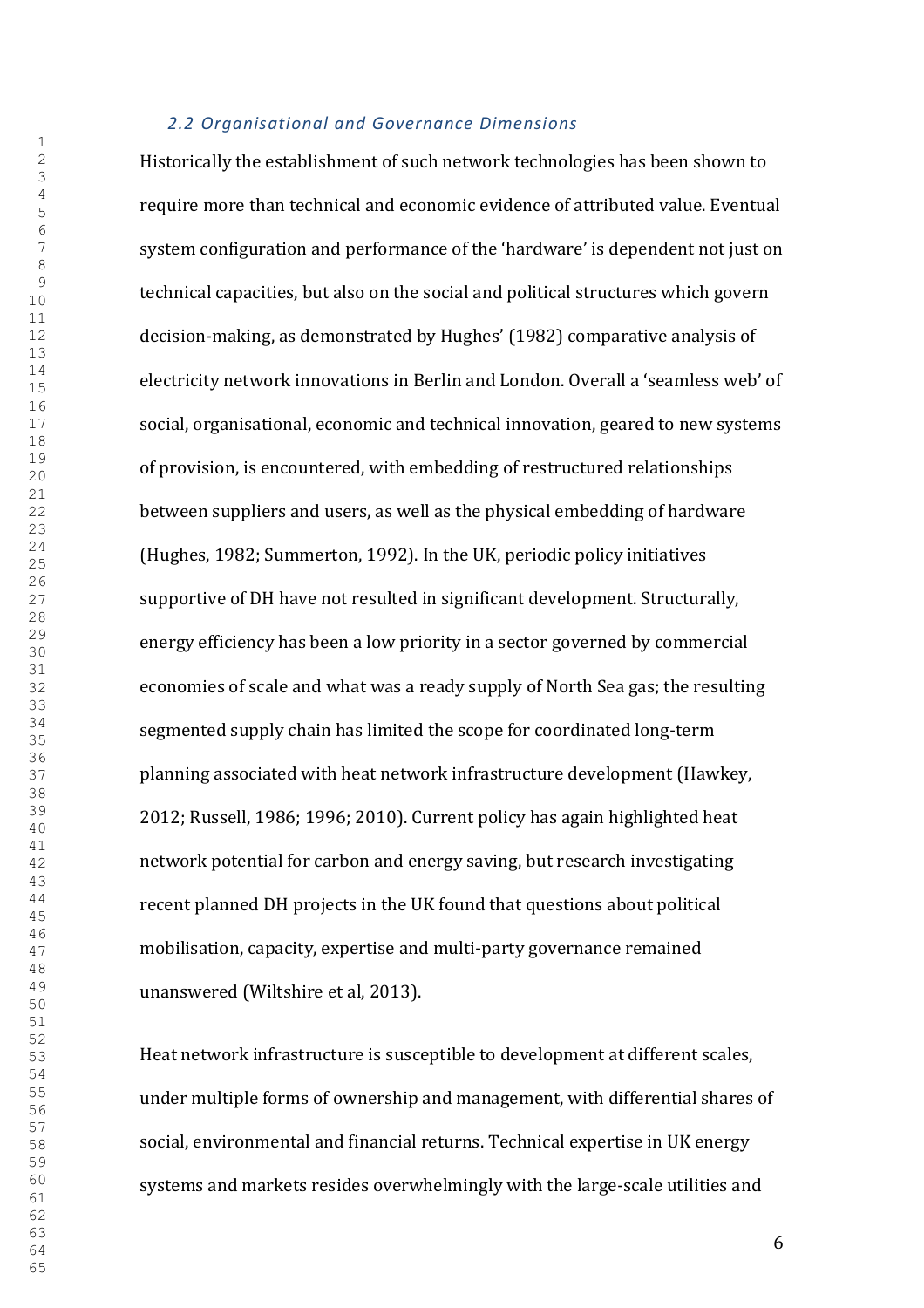their supply chains, but current regulation of privatised gas and electricity networks does not incentivise their investment in heat networks. Interest in investigating DH provision is hence more likely to come from end users than from established energy businesses, and may correspondingly serve a range of objectives associated not with energy technology *per se,* but with the potential of DH to serve local welfare and socio-economic purposes. These include urban regeneration and affordable warmth as well as carbon and energy saving (Hawkey, 2012). In the absence of substantial local capacity and expertise however, UK projects are generally small scale, and campus-based (universities and NHS bodies), or mediated by local authorities (Wiltshire et al, 2013). Private developers, or municipal property management businesses may opt for DH as a way of meeting low carbon building standards and area plans. Alternatively a local authority may develop DH in-house, act as intermediary in a separate business or community enterprise, engage in a joint venture with a private utility or operate a long-term concession contract for supply of heat and power, and possibly cooling, with a private provider.

The lack of direct capacity and expertise in localised energy provision, and the absence of codified technique, rules and contracts for heat network development in the UK, are likely to result in reliance on forms of social innovation and improvised learning in governance and business organisation. Improvised learning is compared by Karl Weick (1998) to the extemporisation displayed in jazz performances: the discipline of existing rules, routines and procedural controls are the foundation for innovative adaptation to constraints, producing embellishments on, and reinterpretations of, established practice. Such learning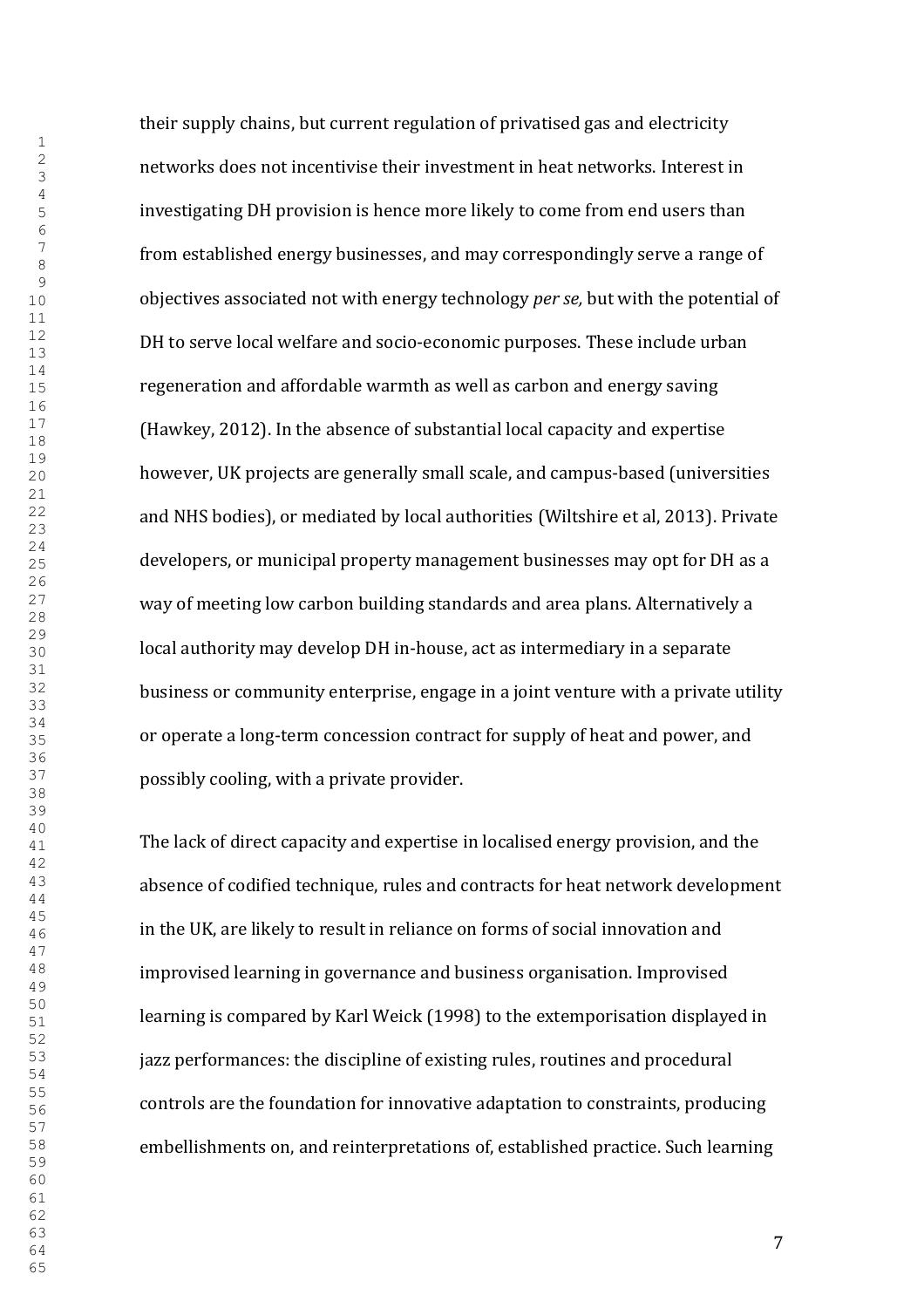may move into bricolage, characterised by practically (as opposed to formally) rational activity, based on the creation of a latticework organisational structure emergent from sequences of indeterminate events (Levi-Strauss, 1966). Bricolage entails reasoning situated within concrete circumstances, and a logic derived from a web of interconnecting events (Engelen et al, 2010; Turkle and Papert, 1992). Bricolage is treated by Levi-Strauss as a contrasting means of knowledge formation to that of formal scientific rationality, which commences from theoretical axioms intended to predict and control events. To those trained in Anglo-American analytic reason, bricolage may appear limited, but in a comparison of technological innovation in the wind energy sector, the Danish bricolage model was found to be more effective, at least in early stages of development, than the formalised rationality of a top-down 'break through model' pursued in the USA (Garud and Karnøe, 2003; Hendry and Harborne, 2011). Such processes typically rely on a 'community of practice' (Wenger, 1998) where interested parties interact in mutually-acknowledged joint enterprise, to develop knowledge through applied reason, use and interaction (Amin and Roberts, 2008). The development of localised heat provision, under current UK market structures, seems likely to require such a community of practice to create connections between local knowledge, political processes and interests, and formal financial, legal and technical expertise in energy systems, and hence to produce material change in provision. In the following sections of the paper, such processes are discussed in relation to a case study of Aberdeen DH and CHP development.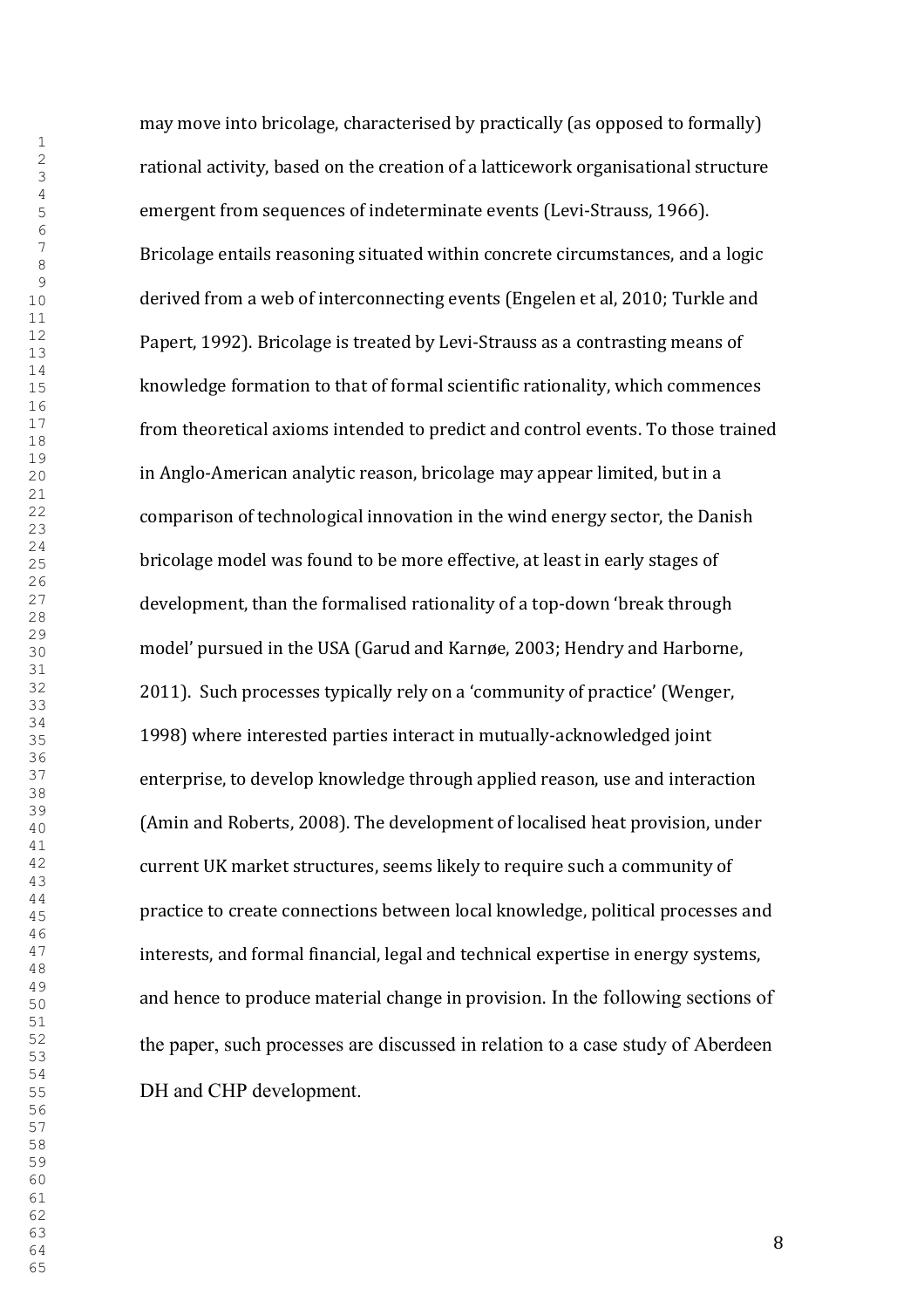*3. Methodology*

Case study data is derived from semi-structured interviews with participants in project planning and development, and analysis of Aberdeen Council, Aberdeen Heat and Power Ltd (AHP) and related documents. Interviews were conducted with the lead council officer, two AHP Board members, one district energy consultant who was also the second Chair of the Board of AHP, the AHP general manager, three representatives of the accountancy firm involved in establishing the financial model, and one representative of the legal firm advising on business structure, governance framework and contracts. These varied in length from one to four hours and were audio-recorded and either partially or fully transcribed. Updating on continuing plans and developments has occurred through district energy network events, industry conferences, meetings where AHP representatives have advised other community groups on business development, and lastly joint researcher- and practitioner-led knowledge exchange workshops with UK local authorities. Observation and participant observation by the author in Scottish and UK government energy and climate change meetings have provided contextual data on district energy policy processes.

# *4. Case Study Results: Developing Low Carbon, Affordable Energy in Aberdeen*

Although most UK local authorities have made public commitments to climate change mitigation, capacity for material engagement in energy provision is limited. Initiatives such as DH may emerge from a range of service functions, with different substantive goals. District heating and CHP systems in Aberdeen emerged as potential solutions to the problems of improving the city's 1970s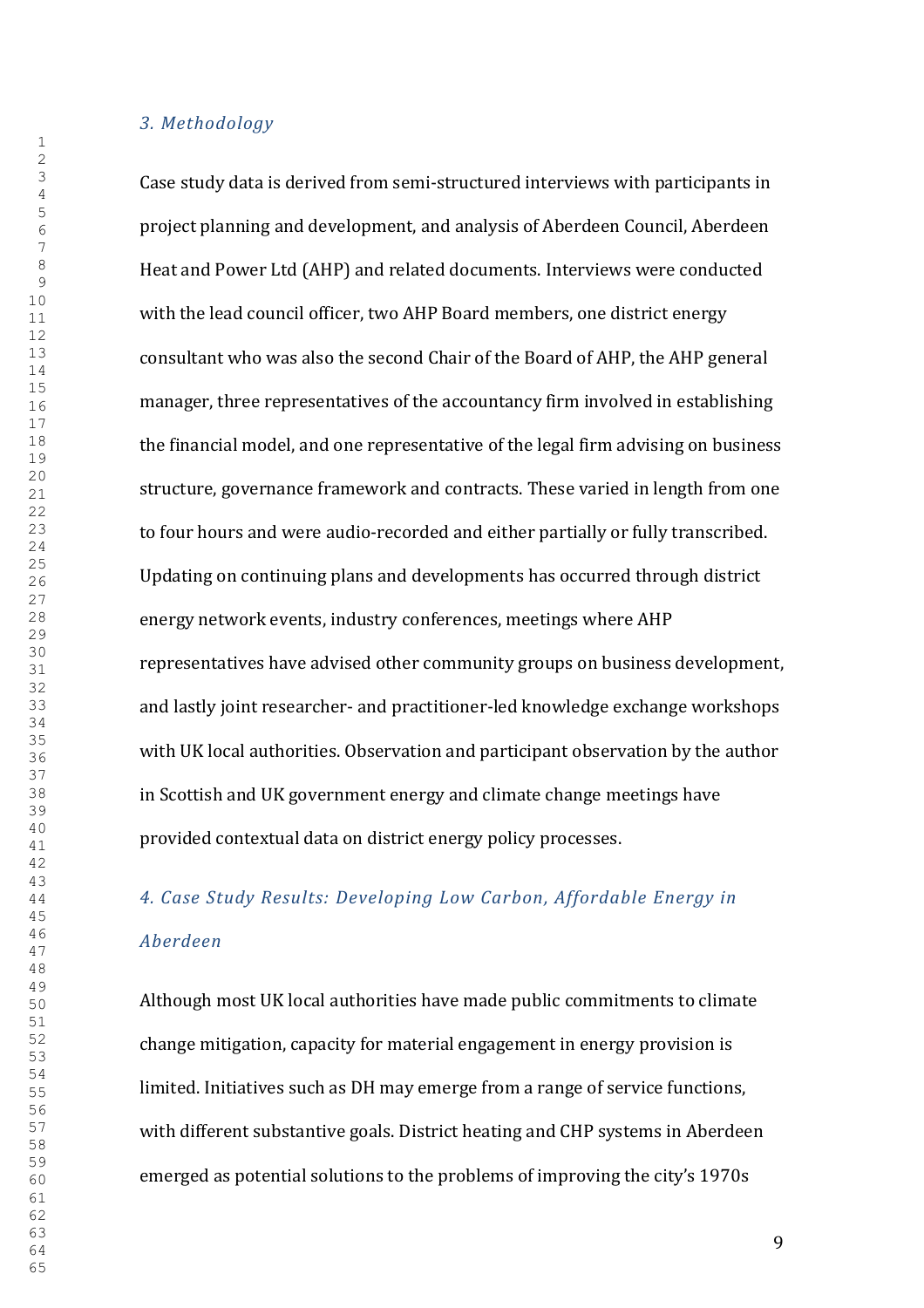council-owned social housing, occupied by low income households: fifteen per cent of Aberdeen households live in relative poverty, and the poorest are concentrated in multi-storey housing. In 2002, the city council established a nonprofit energy services company, Aberdeen Heat and Power Ltd (AHP), with the primary purpose of working for the benefit of the citizens of Aberdeen. At present, AHP owns and operates three gas-fired CHP energy centres, supplying cost-based heating and hot water to around 1500 flats in 24 of the city's 59 multi-storey housing blocks, as well as a school and an increasing number of public facilities. Some of the co-generated electricity is supplied via private wire to the school; the remainder is sold into the public network, with revenues used to maintain a low heat tariff, as well as generating a contingency fund for further investment. Its governance and organisation structure is summarised in Figure 1 (insert here).

Technical systems developed under the fifty-year framework agreement between AHP and the council<sup>2</sup> are summarised in Figure 2 (insert here).

During 2012-13, the network was extended into the city centre, with further connections to NHS facilities and the city's Town House. Total network length is currently 14K, and annual heat supply 34MWhr. Very significant carbon savings and heat cost reductions have been achieved. Carbon saving is estimated to be 45%, in comparison with former electric heating systems in multi-storey blocks

 This is governed by a *Teckal* exemption which provides that, in certain circumstances, the award of a contract by one public body to another separate legal person will not fall within the definition of 'public contract', with the result that EU law will not require the contract to be put out to tender. The exemption comprises both a 'control test' and a 'function test'. (1) The local authority must exercise similar control over the contractor to that which it exercises over its own departments, and (2) the contractor must carry out the essential part of its activities with the controlling local authority or authorities.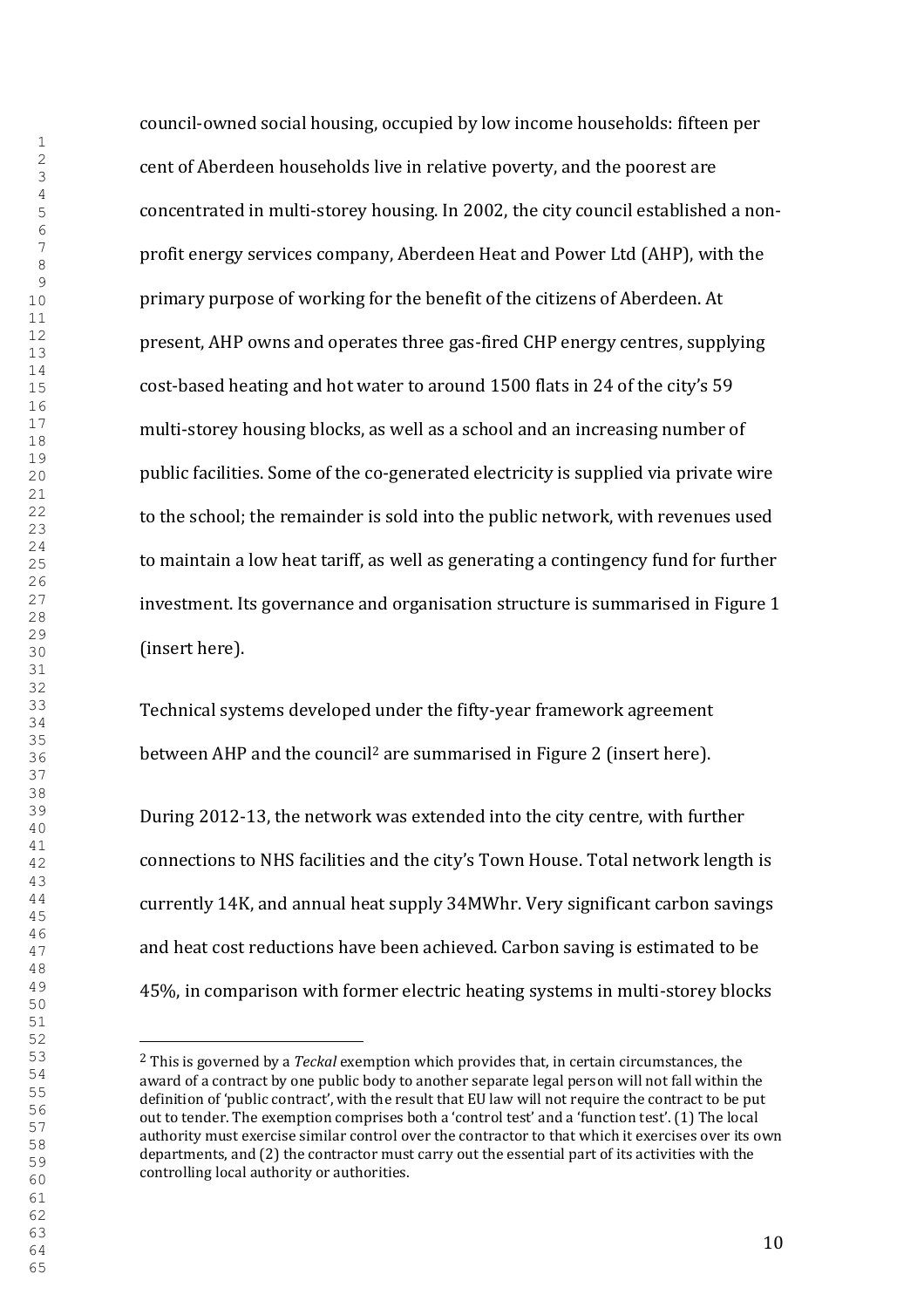and replacements for central heating boilers in public buildings. Heat tariffs for tenants are very affordable (currently £10.54 per week, a saving of approximately fifty per cent on equivalent electric heating). The National Home Energy Efficiency Rating (NHER) of the housing blocks with improved insulation and connected to the heat network was reported by council as improved from 3.3/10 in 1999 to 7.19/10 in 2009.

# *4.1 Origins of the DH & CHP Initiative: Multi-Level Governance and Fuel Poverty Politics in the UK*

Campaigns centring on the eradication of 'fuel poverty' in the UK date back to at least the 1970s, with a formal policy goal gaining cross-party support in the 1990s (Koh et al, 2012). As in Aberdeen, such campaigns have had a strong local dimension, including commitment among community organisations, local authorities and charities to locally achievable demonstration projects. At UK level, the campaign was advanced by the environmentally-oriented Association for the Conservation of Energy (ACE), who pursued legislation as a means to integrate social with environmental goals. In UK Parliament, Diana Maddock, Liberal Democrat MP for Christchurch, a constituency with a high percentage of pensioners, advanced the campaign for a Home Energy Conservation Act (HECA) in the face of a Conservative government plan to introduce VAT on fuel at 17.5%. The Act was introduced in 1995 by the Conservative government, and climate change was factored into the debate, resulting in a requirement on local authorities to identify cost effective and practical measures for a target reduction of 30% in home energy consumption and CO2 emissions between 1997 and 2007.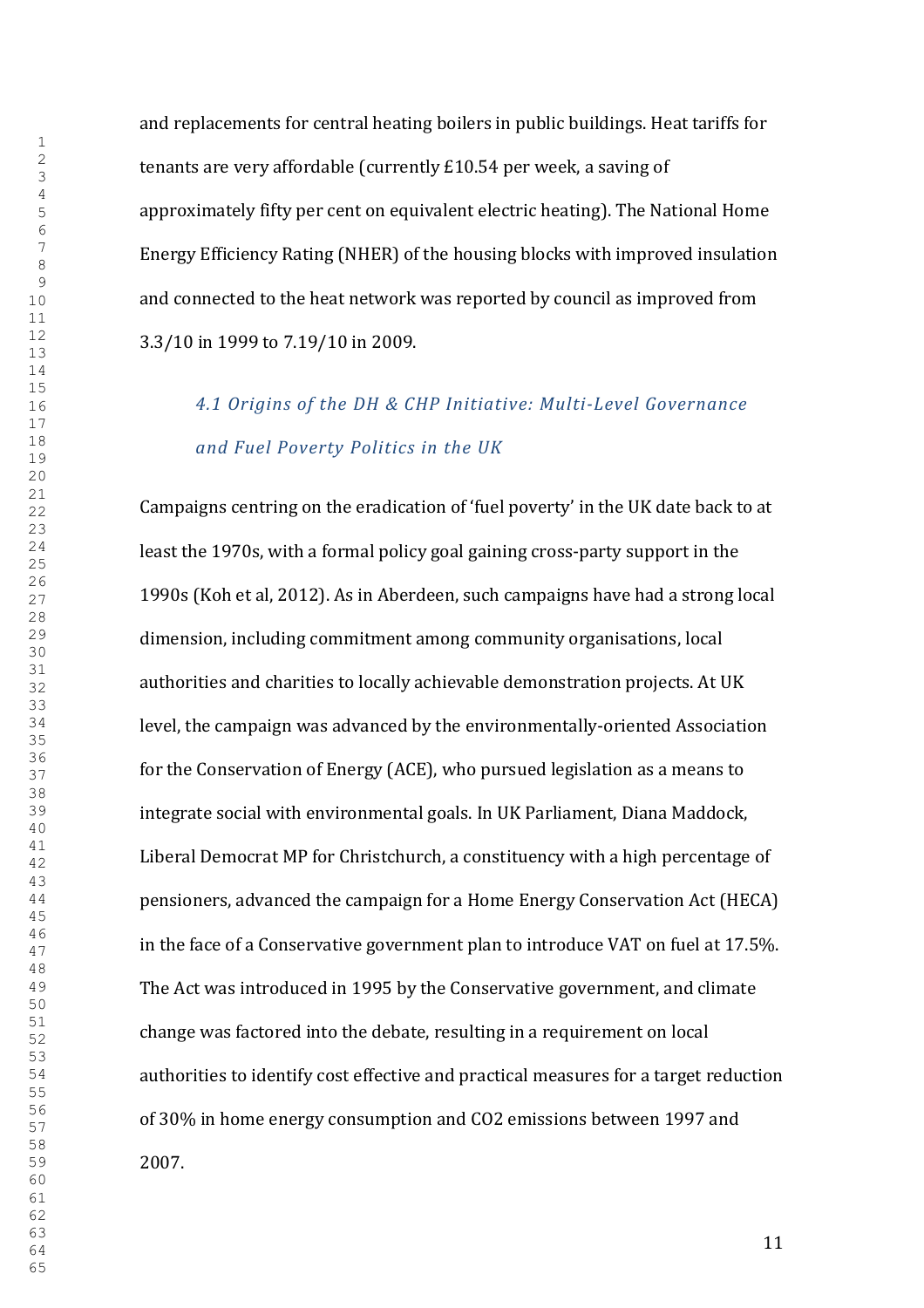Although HECA-related action was uneven, in councils such as Aberdeen<sup>3</sup> the legislation cohered with established cross-party political commitment to reduce fuel poverty. Local political consensus, and commitment by the Council Chief Executive and Director of Housing created legitimacy for direct allocation of resources to address HECA targets, and a Home Energy Co-ordinator and Administrative Assistant were appointed. The Coordinator, with expertise in community development, rather than a technical background in local government and housing services, initiated an open-ended appraisal of options, oriented to an Affordable Warmth Strategy adopted in 1999. The strategy centred on use of the housing capital budget to reduce the use of energy by 30% in the least thermally efficient high-rise flats, where it was estimated that 70% of households lived in fuel poverty.

# *4.2Articulating Affordable Warmth: a 'Boundary Object' to Mobilise Support for CHP and DH Development*

'Affordable warmth' does not translate directly into a specific programme of work; in this case, its ambiguity enabled its use as a boundary object (Bowker and Starr, 2000), which serves as a weakly structured means of facilitating negotiation, and building cooperation, across specialist interests, without having to achieve precise consensus on ends and means. Boundary objects rely on intermediaries able to interpret the potential for differing interests to be served. The Home Energy Co-ordinator played this role, characterising her work as identifying the goals of different council service groups and inter-agency

 A key organisation, SCARF (Save Cash and Reduce Fuel), was set up in the 1980s as a registered charity with financial support from the council under the Urban Aid programme and was one of a number of inter-connected anti-poverty projects.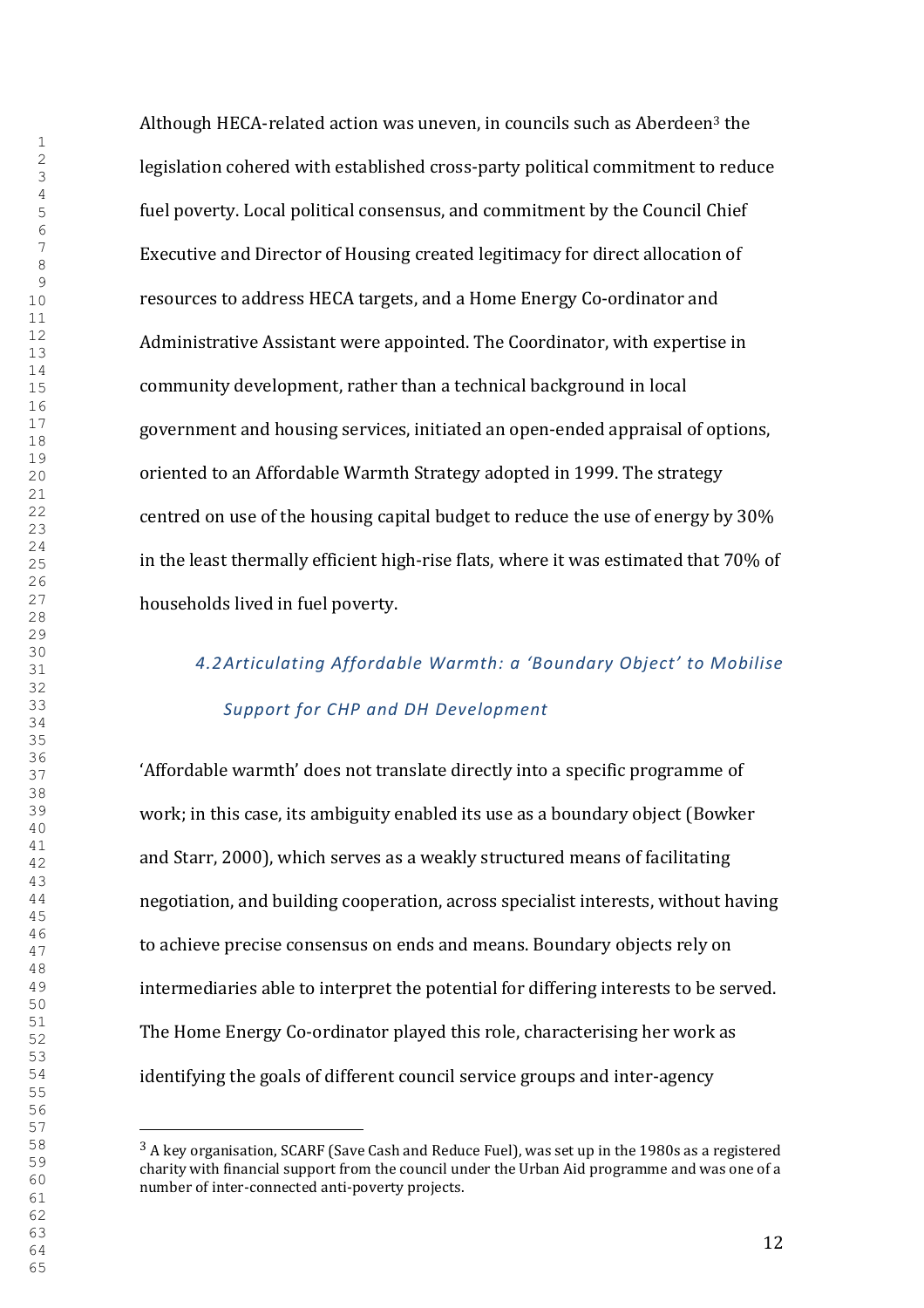planning bodies, and interpreting affordable warmth and its significance accordingly. Different strands of work elaborated the core concept of affordable warmth, including housing condition surveys, assessment of National Home Energy Efficiency Ratings (NHER) of council stock, thermal imaging of the city as a means to generating consensus over priority areas of investment, and regular progress updates geared to mobilising political support.

This intermediary activity, backed by the Chief Executive, Director and Assistant Director of Housing, and an environment officer committed to action on climate change, led to mobilisation through a council conference on climate change mitigation in 2002, and the improvised drafting of an energy policy 'in the pub' afterwards. The visibility of ecological and social issues increased, renewing political commitment in a further articulation of strategy: 'The environmental aim of reducing CO2 emissions, and the social aim of eliminating fuel poverty, have consistently been viewed as two sides of the same coin by Aberdeen City Council' (*Fuel Poverty Strategy* 2002 p.3). The council proceeded to develop further knowledge through a Carbon Trust 'Pathfinder' programme with subsequent adoption of a Carbon Management Plan.

Action coalesced around planned regeneration of electrically-heated multistorey housing, bridging and integrating differing internal purposes: tackling fuel poverty, environmental protection, and improved economic returns to council from housing stock. A technical-economic options appraisal was commissioned to identify means for:

x A substantial improvement in the National Home Energy Rating (NHER) of the city's multi-storey flats;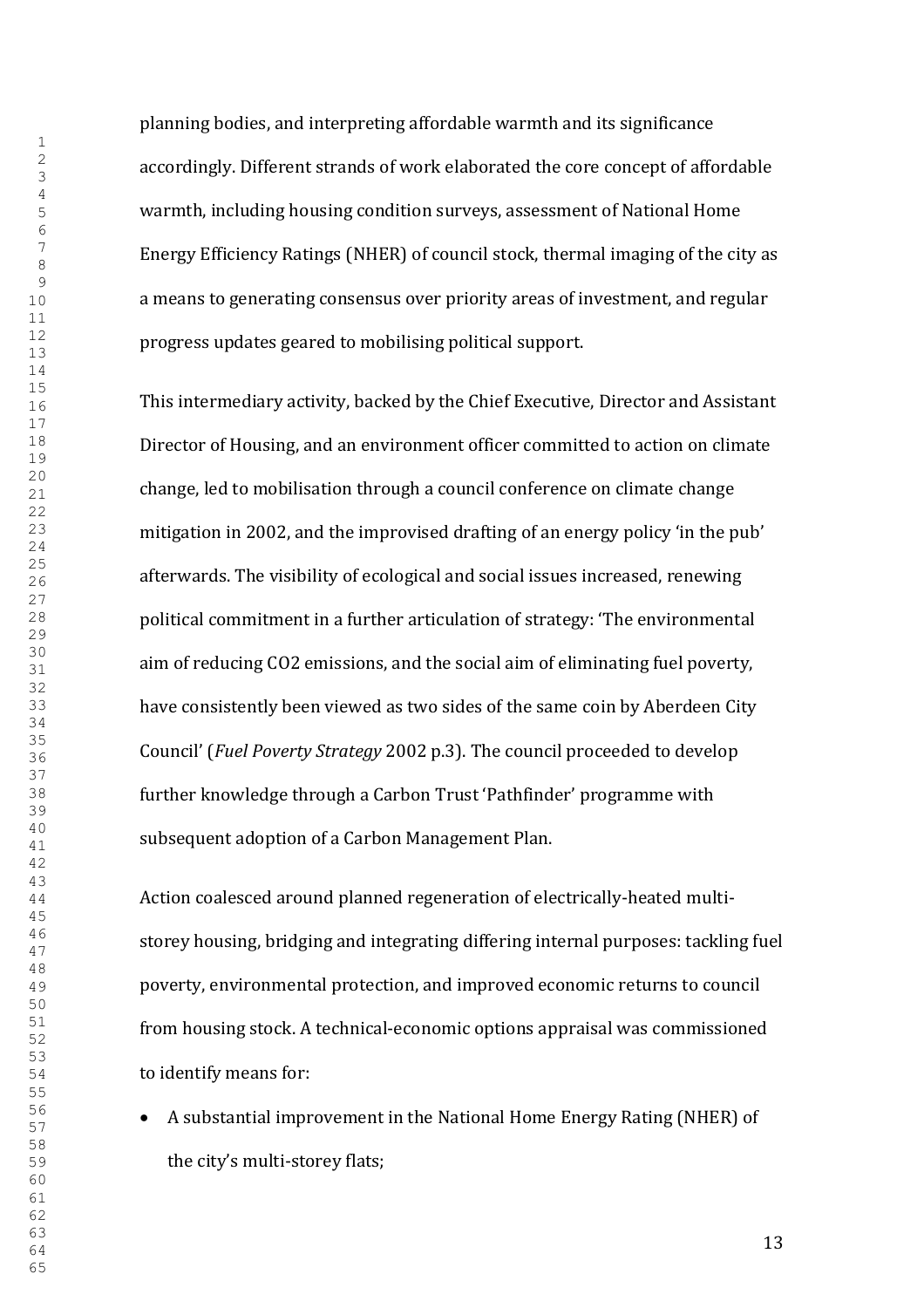- Affordable warmth for tenants;
- Reduction of carbon emissions.

Recommendations also had to be affordable to council and the resulting report showed the short-term lowest cost solution as refurbished electric heating. It also included evaluation of the potential to provide a common source of heating to clusters of neighbouring buildings via a heat network, but this had a relatively high capital cost. Political mobilisation around the principles of affordable warmth and carbon reduction nevertheless enabled challenge to the short-term cost calculus, and defence of an end user perspective, based on whole life cost analysis including the high cost in use of electric heating to tenants, and its high carbon. The lowest 'cost in use' recommendation was external insulation of multi storey bocks and installation of CHP with DH, but the high capital cost of the external cladding, relative to the small additional saving for tenants, resulted in a compromise preference for CHP and DH without cladding4.

## *4.3An Emerging Community of Practice*

The unfamiliarity of CHP and DH technologies in the UK, and lack of local energy capacity, knowledge and expertise, meant that their technical and economic feasibility did not equate to acceptance of efficacy. The recommendation was highly contested, despite broadly-based political support for addressing fuel poverty, with some local politicians, housing, finance and legal officers defending lower cost business as usual and the high risks of alternatives. Tenants with fuel debts, and accustomed to self-disconnection using a pre-payment meter to

 In practice many of the tower bocks were over-clad as part of regeneration, with part or full cost covered by successive variants of the energy efficiency obligation placed by government on energy suppliers.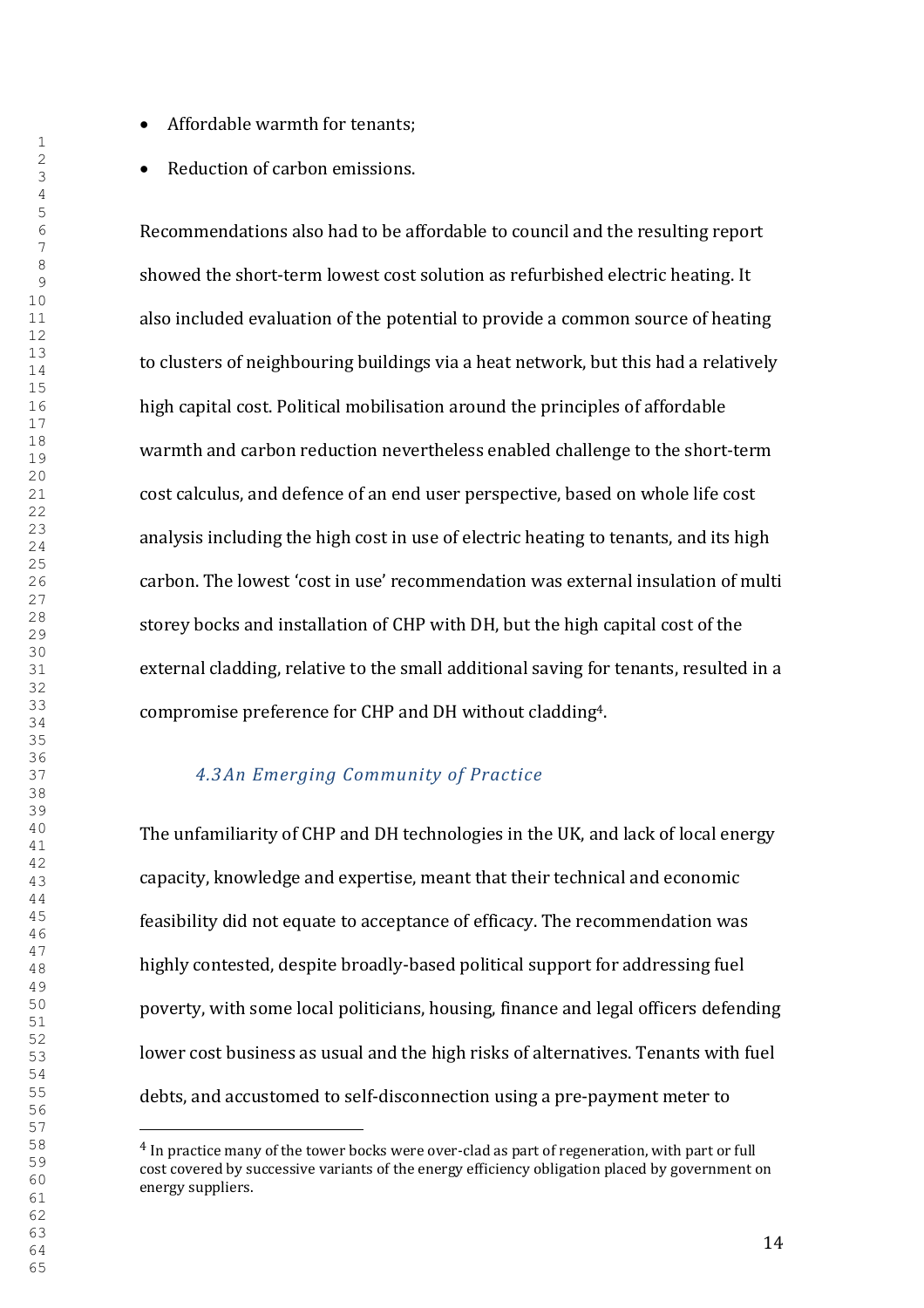control spending, were also sceptical, but cautiously interested in a fixed heating charge paid with rent to enable budgeting. This option entailed risk to council finances, incurring objection from finance officers. Beset by contest over the formal evidence of technical and economic feasibility, the Home Energy Coordinator described the stance on occasion as part of the local ethos: 'If it hasn't been done in Aberdeen, it's not worth doing'. She sought to construe the multiple set backs as 'hurdles' rather than 'barriers', a distinction helpful to her in improvising means to get round or over difficulties. Intensive research and intermediary activity to address the multiple questions posed by tenants, politicians and officers, convinced the Coordinator that 'it would work', to the extent that she was willing to make promises to politicians and householders about price and performance.

The emerging 'latticework' project organisation created bridges between politicians and officers from Housing, Environment and Infrastructure, Planning and Resources, Highways and Finance, and was critical to improvised action at the margins of multiple statutory service domains. The Aberdeen local project network drew on the HECA officer network to create links to energy systems' technical, legal and financial expertise. The consulting engineer appointed to develop system specifications and costings also provided 'moral support' (Home Energy Coordinator) and practical reasoning in the form of 'many hours walking the streets' (Coordinator) to establish confidence in the feasibility of proposed infrastructure routes and configurations. The anti-poverty focus of Aberdeen coalition politics, combined with Scottish government commitment to poverty reduction, enabled social objectives to be maintained. Negotiation centring on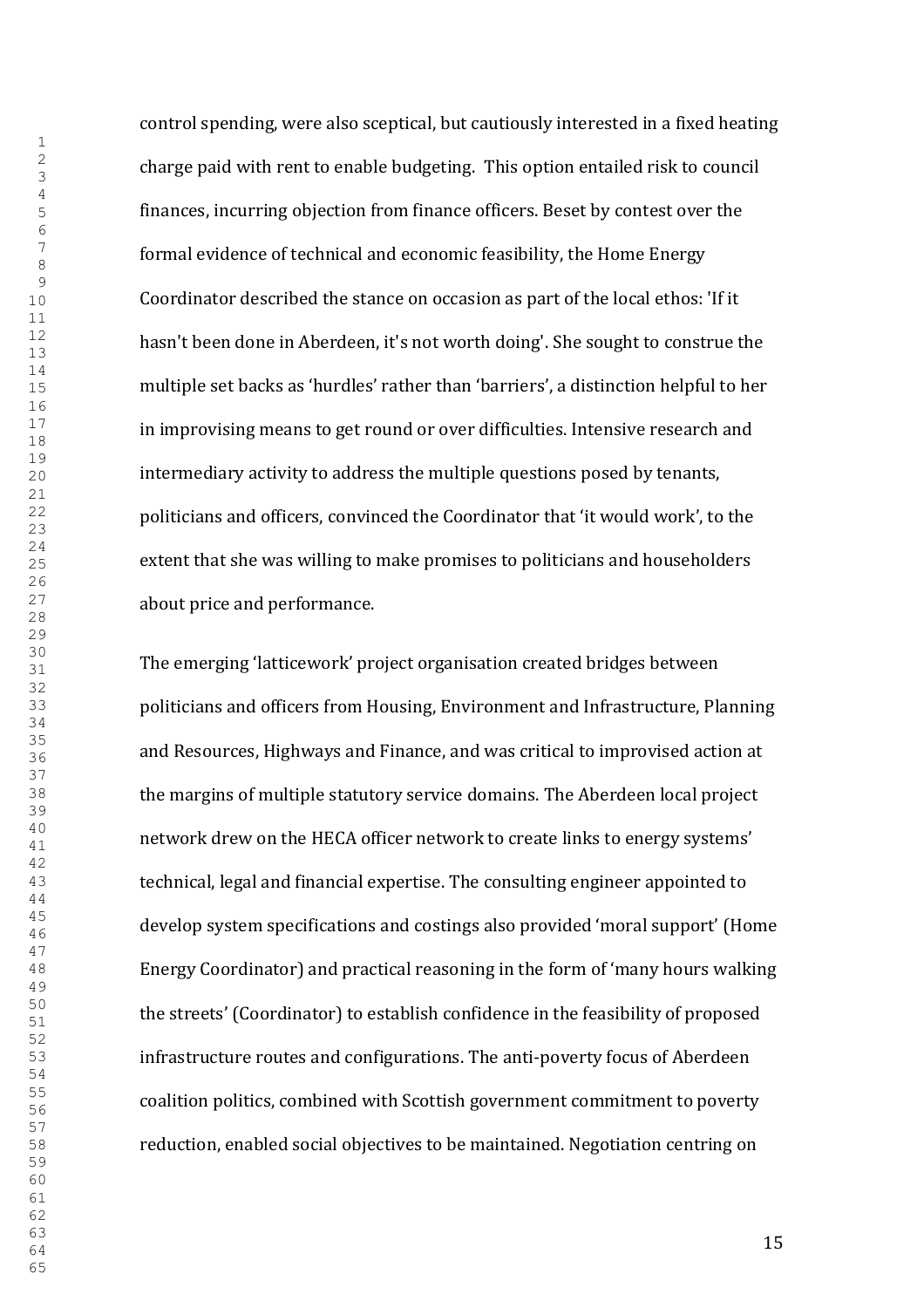the 'affordable warmth' objective resulted in recommendations to create a standalone non-profit business, with local control over system design and development, and asset ownership. A low investment rate of return on finance was acceptable, given the primary return sought was in well-being and local economic benefit. The loosely configured, geographically diffuse project latticework was hence critical to formation of knowledge about, and shared belief in, the integral social, economic and environmental value of localised energy, and the feasibility of governance through a non-profit enterprise. The flexibility of the proposed CHP and DH solution as a hinge connecting multiple local interests was however critical: as a formula for addressing fuel poverty, it had to be made congruent with improved financial returns from housing stock and carbon reduction; tenant support was contingent on a fixed price for heat, and the expected energy cost reduction to council persuaded finance to support the strategy, and in principle to accept the risk of tenant non-payment under the tenant-preferred heat with rent formula.

The benefit to users of DH and cost-based tariffs however meant higher capital costs to council, resulted in dispute about affordability and necessitating financial 'bricolage' to assemble components of funding 'without revealing to anyone what amounts other bodies were giving' (Coordinator). In this instance, a change of UK government from Conservative to Labour in 1997 proved highly significant in the eventual formation of Aberdeen Heat and Power Ltd. The election resulted in greater devolution of power to Scotland, Wales and Northern Ireland, and increased the momentum of climate change politics, including shortterm (2002-2007) financial commitment of £50M from UK Treasury Capital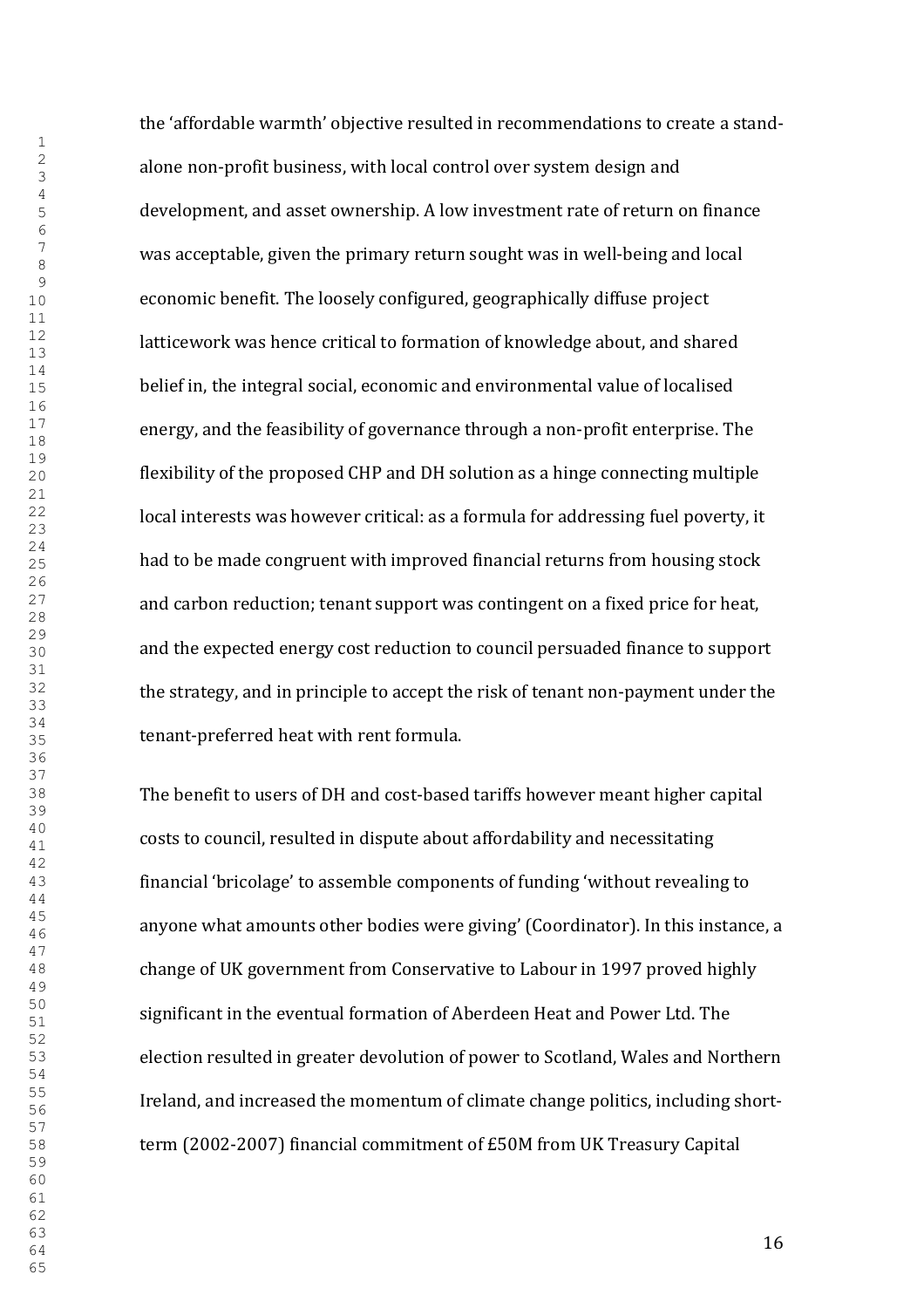Modernisation Funds for a Community Energy Programme (CEP) to support DH developments led by public bodies.

The Community Energy Programme again made cross-sector expertise available to public sector teams to advise on governance and organisation structures, energy markets and business and financial planning. In addition to grants for half of the costs of technical feasibility assessment, the Programme provided up to 40% of eligible capital costs. The CHP/DH feasibility study for Aberdeen council had provided costings for a sample project for one cluster of multi storey housing blocks, enabling an application under the 2002 'pathfinder' round of CEP funding for development of a pilot scheme in the Stockethill area of the city. Aberdeen subsequently became the lead UK recipient of funding under the CEP, receiving two further capital contributions for systems in Hazlehead and Seaton. Part of the explanation for this success is attributable to structures of UK multilevel government, and the decision by the then Labour-Liberal Democrat coalition government in Scotland to fund a cross-sector community energy network to facilitate funding applications. Out of a total of 57 projects eventually receiving capital funding, 23 (40%) were in Scotland, demonstrating the impact of practice-based regional coordination on shared learning and knowledge formation.

The final decision to proceed required full agreement of council, supported by Environment and Infrastructure, Housing, and Planning and Resources Committees, posing considerable mediation and coordination demands in relation to contested claims of value, risk and affordability. Council legal advice ultimately opposed the proposal on the grounds that financial risk remained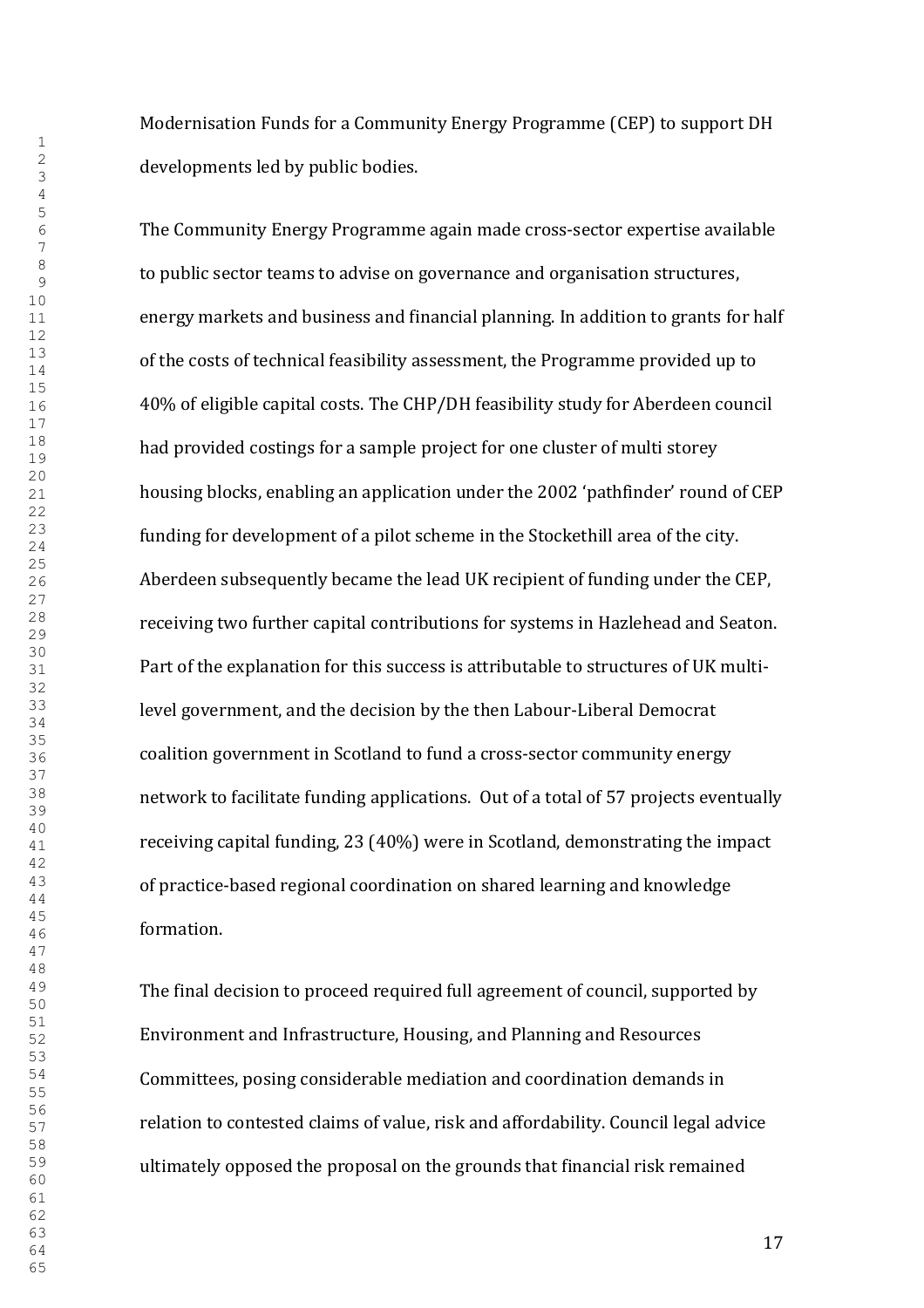with the council. The deputy council leader, a Labour councillor and incomer, chaired the key committee: 'At the founding meeting he said "we are obliged to seek the advice of the council's solicitor, but we are not obliged to take it. Therefore it is noted." So he put it to one side. So he had the political courage' (member of AHP Board and district energy practitioner). The committee decision to proceed led to establishment of AHP Ltd, and the opportunity for a first CHP/DH development.

#### *4.4 The Practice-Based Economics of DH and CHP in Aberdeen*

The selection of the first Aberdeen scheme was not governed by technical and economic feasibility criteria alone (these criteria in fact suggested a different priority location), but instead incorporated local practice-based knowledge about non-monetarised costs associated with organisational decision-making structures, and political and social processes. Four housing blocks in the Stockethill area were selected on the basis of good fabric condition, anticipated ease of implementation, and other 'non-technical information known to the housing investment staff' (Stockethill Evaluation Report). The latter included the likelihood of positive evaluation by householders, who were an older, stable population expected to understand the benefits of the scheme and to be effective ambassadors. The project was relatively simple not just technically, but in relation to council finance structures and decisions, requiring capital contributions only from housing services. In subsequent developments, more typical of the diverse heat load connections needed to optimise CHP and DH efficiencies, funding had to come from multiple budgets held by different council divisions, with the attendant complexities associated with consent and legal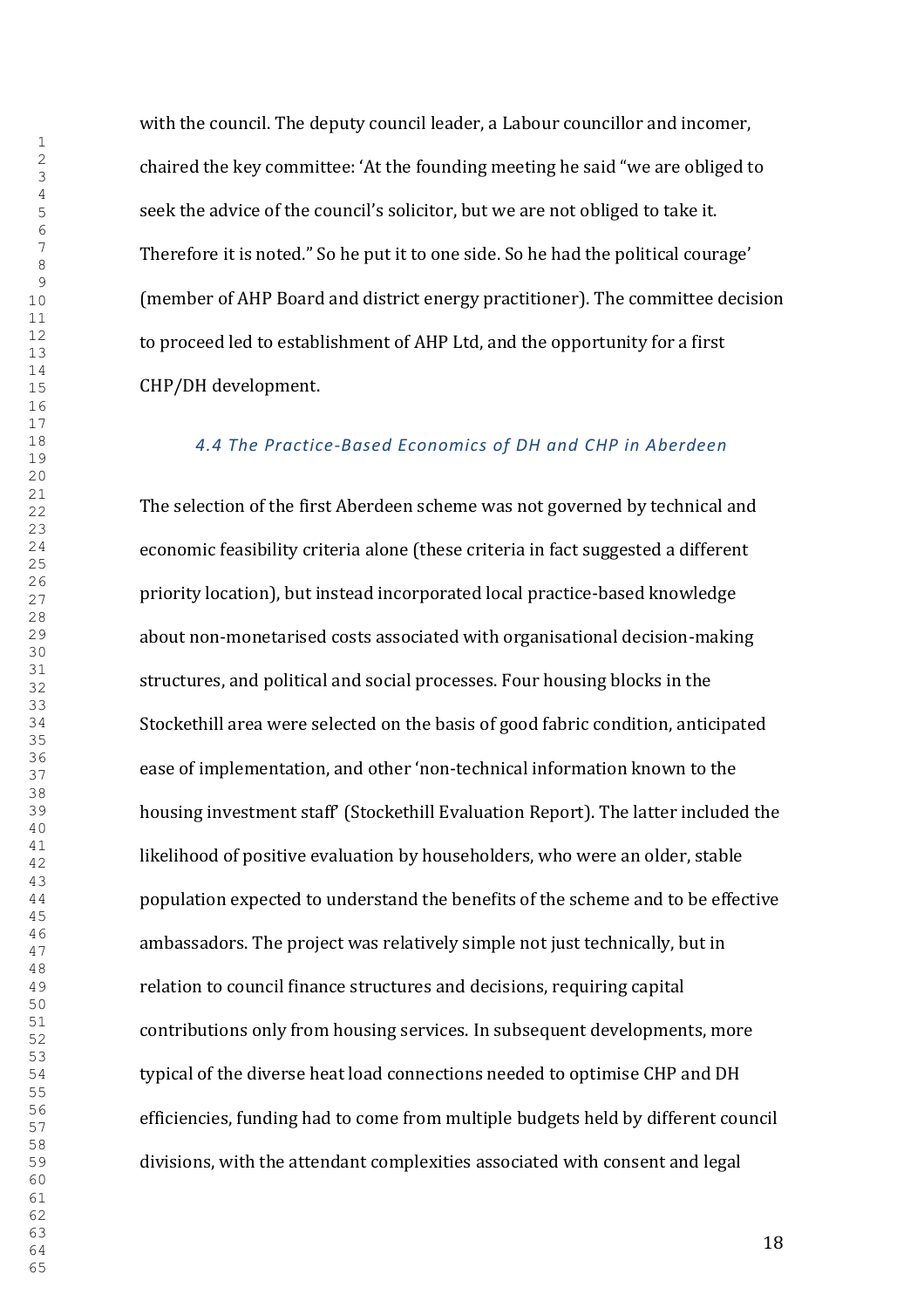contracts. The Stockethill scheme was effectively part of a pragmatic strategy to build shared learning, and political and social capital, as a foundation for anticipated future developments and a route to standardising project management.

In the context of limited capacity and expertise, the scheme proved to be highly demanding for the project team, with the evaluation report noting the intensive officer workload and high stress. A loan also had to be raised to finance the high risk construction phase, to be undertaken by a company with no track record and no existing assets. The council finance team were persuaded to act as loan guarantor, which reduced the rate of interest on the ten year loan to AHP from the Cooperative Bank. The debt was repaid from the Council's housing capital programme as funding became available, from the CEP capital grant payable on completion and from operating revenues. The council's internal evaluation showed that the system was delivered on budget, and met affordable heating and carbon saving goals. Subsequent capital investment has been managed via direct council borrowing from Public Works Loan Board, with capital contributions from the UK CEP, and from successive energy company energy efficiency obligations.

The first phase of the third, and most ambitious, project in the Seaton area of the city proved most contentious, but also provided the key to subsequent expansion and assemblage of additional finance. This third application for CEP funding was based on contracted carbon saving from DH connection of 11 multi-storey housing blocks via a further CHP energy centre. Poor fabric condition of a number of blocks resulted in their unplanned withdrawal, risking loss of grant.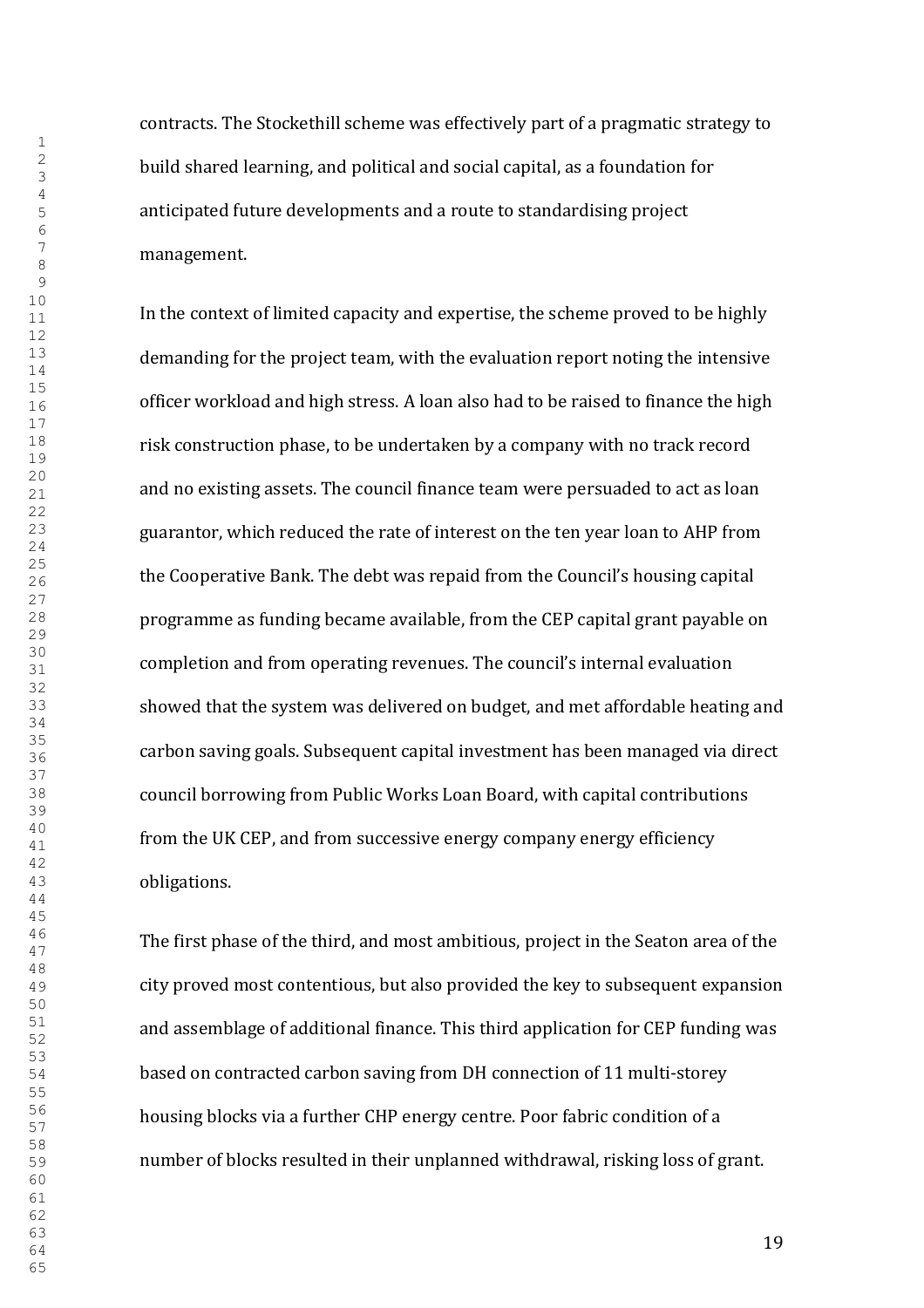Aberdeen council beach leisure complex was selected as an alternative, but at additional cost. The AHP volunteer board of directors perceived themselves as uninformed about the changed plan and financial risk. Crisis and dissent followed, with resignations threatened. As an assurance, AHP had been established under the requirement that financial accounting would be managed directly by the council. The crisis however resulted in concern among board members about the adequacy of the arrangement, and a resolution to seek independent financial advice. This resulted in arrangement of an overdraft facility, also underwritten by Council, to resolve the short-term cash flow crisis, and coincidentally provided the impetus for greater strategic responsibility for business development to be taken by the AHP Board.

Further accretion of practice-based knowledge has included increasing strategic orientation to wholesale market contracts for purchase of gas supply for CHP engines and back up boilers, and development of competence in multi-party legal contracts and agreements. Bricolage has continued to be critical to assembling finance for scheme expansion after the CEP programme ended in 2007. Under successive variants of the UK energy efficiency obligation on utilities, for example, measured carbon savings from proposed CHP energy centre and DH extensions were structured as a tradable currency and offered to the highest bidders in what was typically a drawn out and uncertain process. When ad hoc Scottish government funding became available in 2012, the earlier crisis relating to oversizing of pipework in the third project allowed for network extension to the city centre, in turn resulting in establishment of District Energy Aberdeen Ltd (DEAL) as a commercial subsidiary of AHP, and opening up further business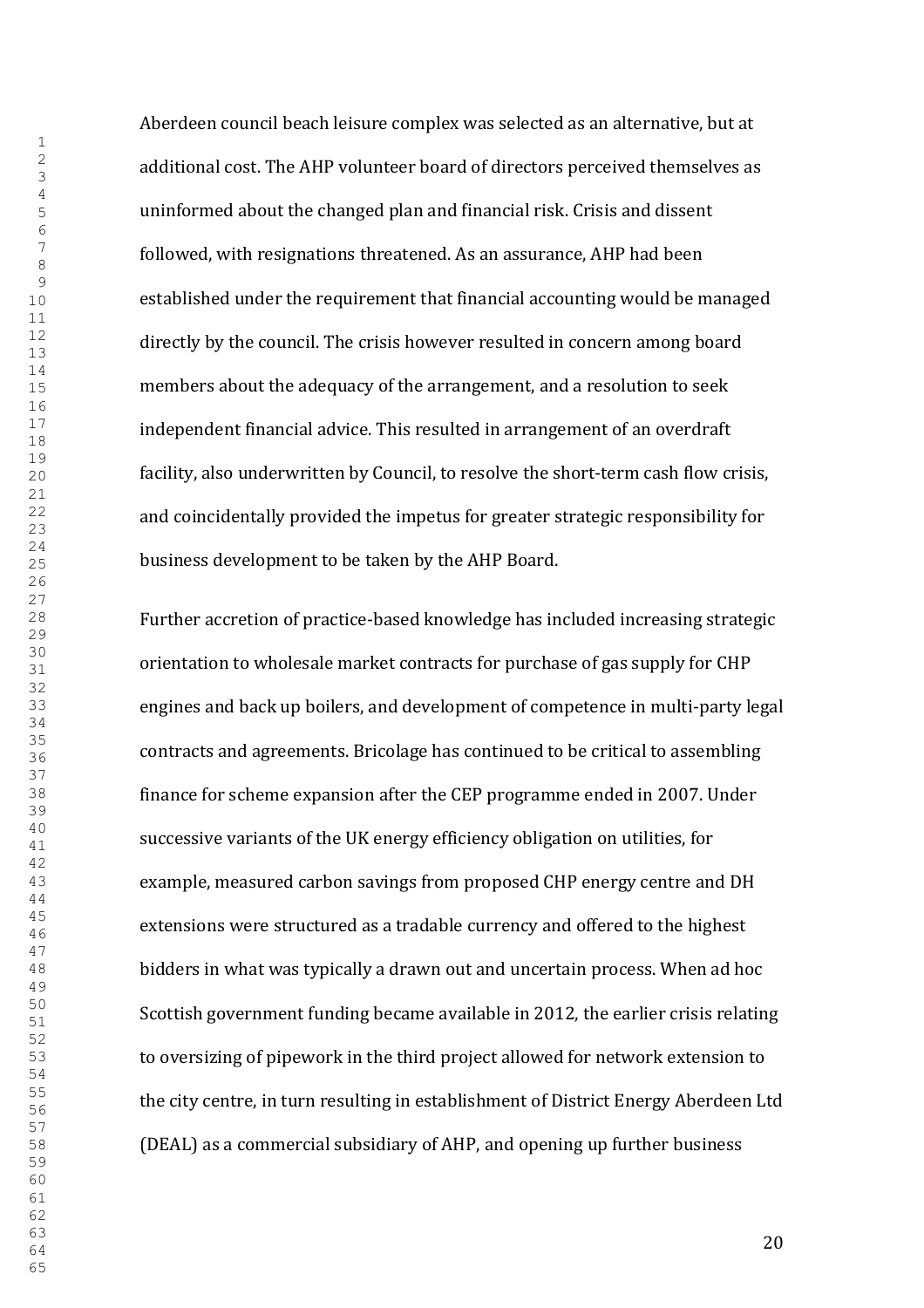opportunities. The home energy coordinator, who subsequently moved into a cross-council strategic role in energy management commented:

'There's always money around somewhere that you can screw in to make a project work. You just have to go after it'.

## *Explaining Aberdeen DH and CHP Development*

Although shaped by the increasing prominence of climate politics, the Aberdeen development of DH and CHP is not explicable as the outcome of a formally rational technical and economic assessment of least cost pathways for UK low carbon energy transition. Instead the localised provision of DH, on a non-profit basis, was identified by the council as a new means to a long-established political aspiration to reduce poverty among the city's poorest households. It was an opportunity configured from a locally-constituted readiness to exploit the political dynamics of UK multi-level government while improvising in development of a practice-based economics of energy use. In this case, Conservative UK government legislation on home energy conservation led to the critical appointment of a local project leader; a subsequent UK Labour government linked climate change mitigation objectives with energy and rising household bills, resulting in availability of finance under the Community Energy Programme, and Scottish government poverty reduction and community energy strategies provided regional coordination for an emerging community of practice. Housing regeneration was a wider regulatory lever used by Scottish and UK governments, which aligned with Council interests in improving economic returns from housing stock.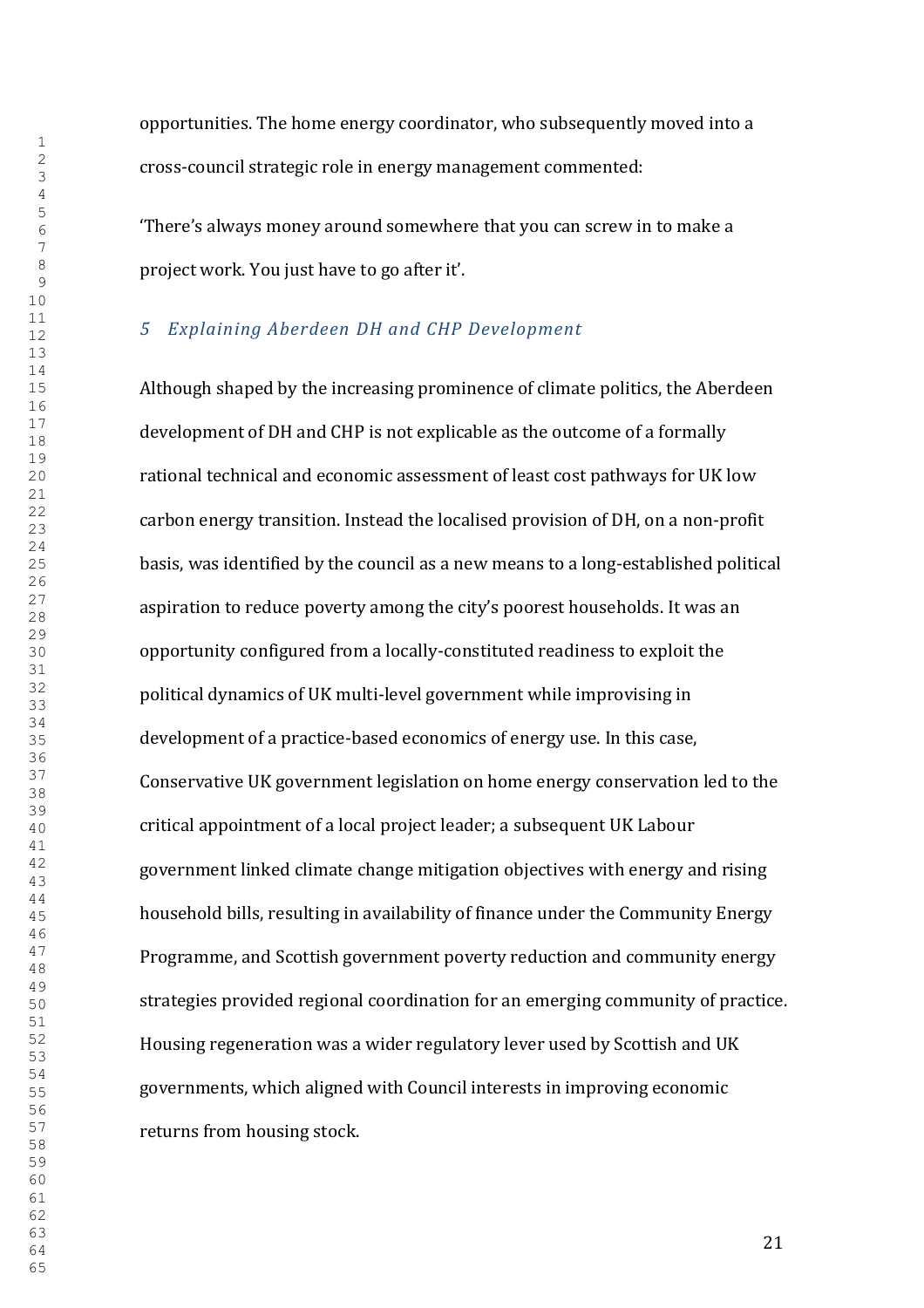In the UK energy market and regulatory context, DH and CHP are situated as economically marginal propositions; crucially there is no heat market equivalent to the gas market regulatory framework to provide a secure return on investment from energy users or to underwrite loans. Aberdeen developments were instead the *non*-market product of anti-poverty campaigns, evolving political dynamics of multi-level governance, climate protection measures and the ensuing interactions of practical idealists. The social priority placed on welfare via affordable warmth justified the creation of a non-profit business, limited by guarantee, with governance by a volunteer board of councillors and community representatives, and financial risk underwritten by Aberdeen council. This structure resulted in the ability to use a cost- rather than market-based heat tariff, and to enable the Council to meet affordable warmth targets more rapidly than under internal governance arrangements (EST, 2003). The arms length business structure benefits the council by ring-fencing finances and management responsibility, and facilitating capital investment in housing stock refurbishment, while spreading the capital cost over several years (EST, 2003). A stand-alone organisation structure has the further advantage of potential for subsequent use of third-party capital for expansion. Local authorities are also able to set a lower rate of return on investment (typically around 6% in comparison with 12%+ in private sector) for business planning. This enables more projects to proceed, and local control over revenues and future business direction to be retained. The municipal model however means that financial risk is retained by the council, with loans secured against council revenues. Project management needs to be built on robust assessments of heat cost reduction and, in the case of CHP,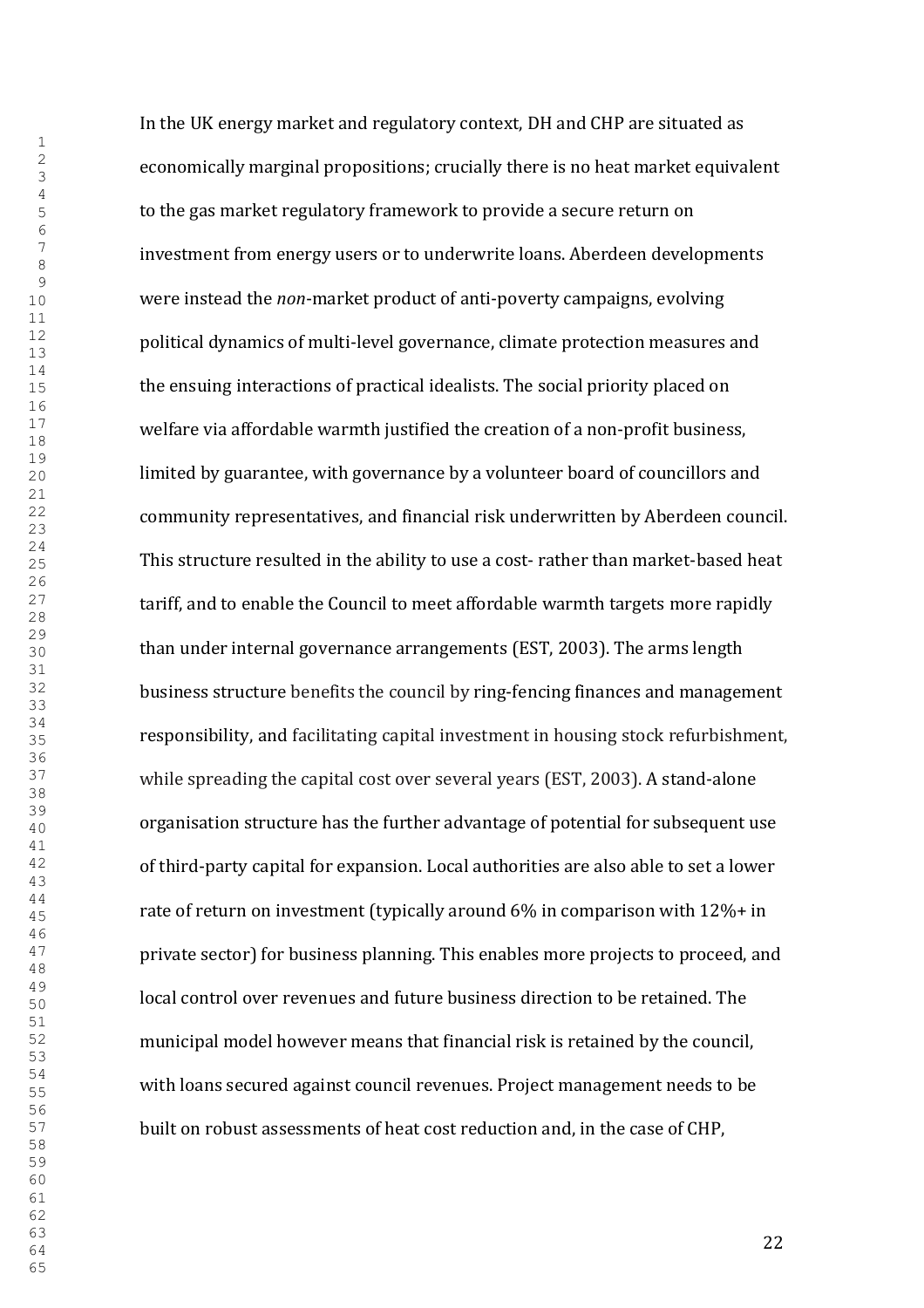revenues from electricity, as well as securing long term diverse heat load, and mitigation of risks stemming from construction, fuel purchase, and operation.

Aberdeen projects were delivered on budget and the original bank loan repaid. Governance via a stand-alone company is regarded by the auditors as integral: 'it has never been the mind set that the council is behind this and will pick it up' (council financial auditor). At the same time, AHP has generated political capital for the council, through material impact on fuel poverty and carbon saving. Other forms of value have also been realised, not least in relation to community welfare and council revenues from improvements to the housing stock, some of which was hard to let and deteriorating due to damp. Occupancy rates have increased, turnover has declined, health has reportedly improved, and building fabric maintenance is reduced. This has in turn improved the local economics of CHP and DH: 'Now word has got round [in the Seaton area], take up of the new offer is 80%, while the original project had around 40% take up' (local accountant).

Contracts are in place for connection of a further 11 tower blocks to be completed by 2015; the connection of additional heat sources is being considered, and the company is positioned to move into commercial heat supply. In 2013 AHP received a global district energy award from the combined boards of the International Energy Agency, International District Energy Association and Euroheat and Power. Its trajectory suggests that a small scale, largely improvised social innovation, which commenced with a £1.8M pilot scheme connecting four 1970s tower blocks to a gas-fired CHP engine may yet deliver a city centre nonprofit, locally owned and operated heat network. 'Clarity of vision' (council financial auditor), combined with determination of the lead officer, were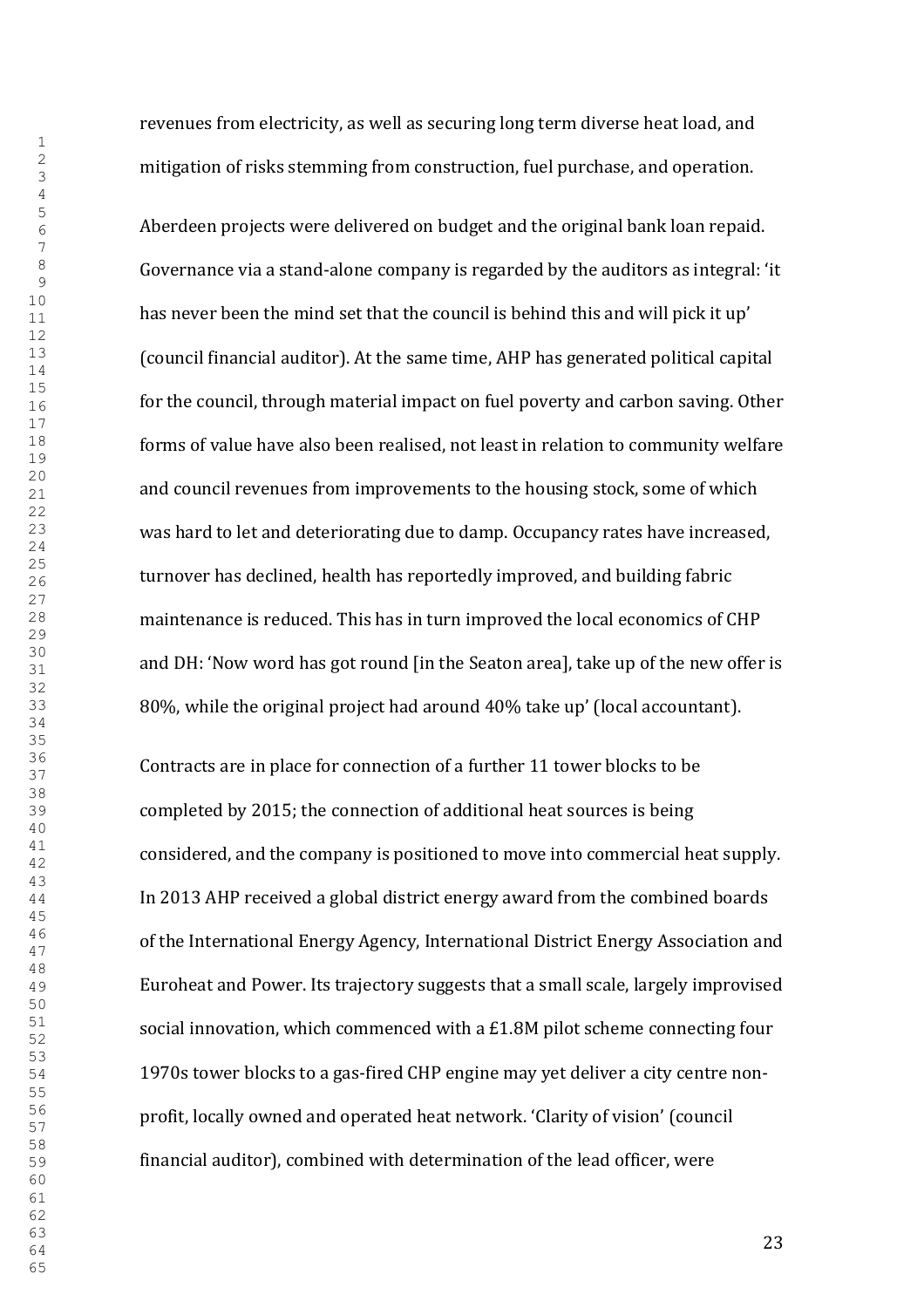significant: a city 'heat main' has long been the imagined long term goal, characterised by those involved as the 'ring of fire' and drawn as a red line on city maps in the AHP office.

### *Conclusion*

Demonstration projects such as that in Aberdeen have contributed to an embryonic heat networks community of practice which provides a counterpoint to the current orthodoxy of UK energy markets and regulation. Could such smallscale projects become scalable models for low carbon, secure, affordable heating provision? The trajectory of development, in conditions of political and economic uncertainty over energy policy, is unclear. Market regulation and taxation powers largely remain with the UK government, which limits authority and capacity at devolved and regional levels, and end-use energy efficiency remains secondary to incentives for further exploitation of fossil fuel energy.

If the attributed sustainability benefits of urban heat networks are to be realised in practice, then central government action is needed to resolve the organisational coordination and governance challenges faced by project teams such as those in Aberdeen. In current UK political-economic circumstances, policy redirection seems likely to be dependent on a social systemic user-, rather than technology-led, model of innovation, underpinned by a regional economics of energy and carbon saving. Relationships between UK central and local governments are however marked by a history of low trust, with bureaucratic and fiscal reforms progressively centralising budgetary control over local spending, and extending market mechanisms and competitive contracting (Le Gales, 2002; Le Gales and Scott, 2010). Local powers of comprehensive territorial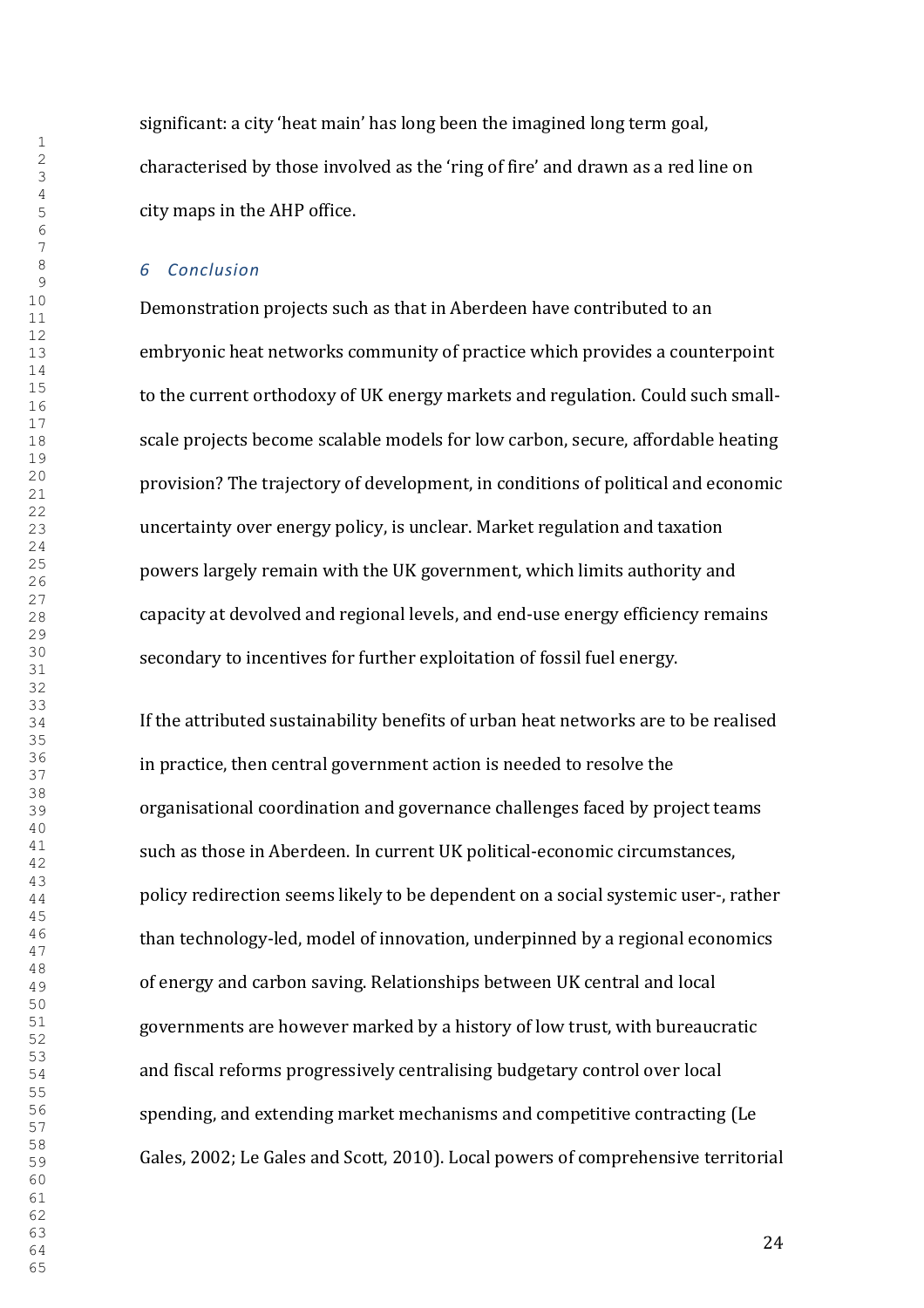planning, and capacity to realise locally-defined goals are correspondingly circumscribed. The absence of significant statutory powers over energy services means that most authorities lack capacity and expertise, and hence lack governance structures for heat network infrastructure planning.

The Aberdeen project team gained a precarious hold on energy expertise and finance, with high personal costs for those involved. Project evaluation reports note the multiple uncertainties and unplanned events which arose during system construction, from internal council decision-making and planning permission issues to coordination and communication with householders, building users and other building services' specialists. The demands of long working hours, few resources and burdens of responsibility without clear authority can however be reduced by consistent political, policy and regulatory support for transition to a resilient low carbon energy system. This would enable a cross-sector community of practice for urban heat network provision to develop capacity to interact in formulation of policy and funding pathways. Like many cities Aberdeen has a culture of 'civic pride' in independent-minded adaptation to circumstances (Fraser and Lee, 2000). There is therefore potential for urban 'coalitions of the willing' to emerge as catalysts. Such coalitions come about, as in Aberdeen, through the political alliances necessary to holding power, and include local activists as well as city officials charged with the multiple obligations of reducing carbon, cutting costs, regenerating the local economy and addressing the local consequences of welfare restructuring. They include the devolved governments, who look for political capital gained from alignment with promising innovations which contribute to strategic goals.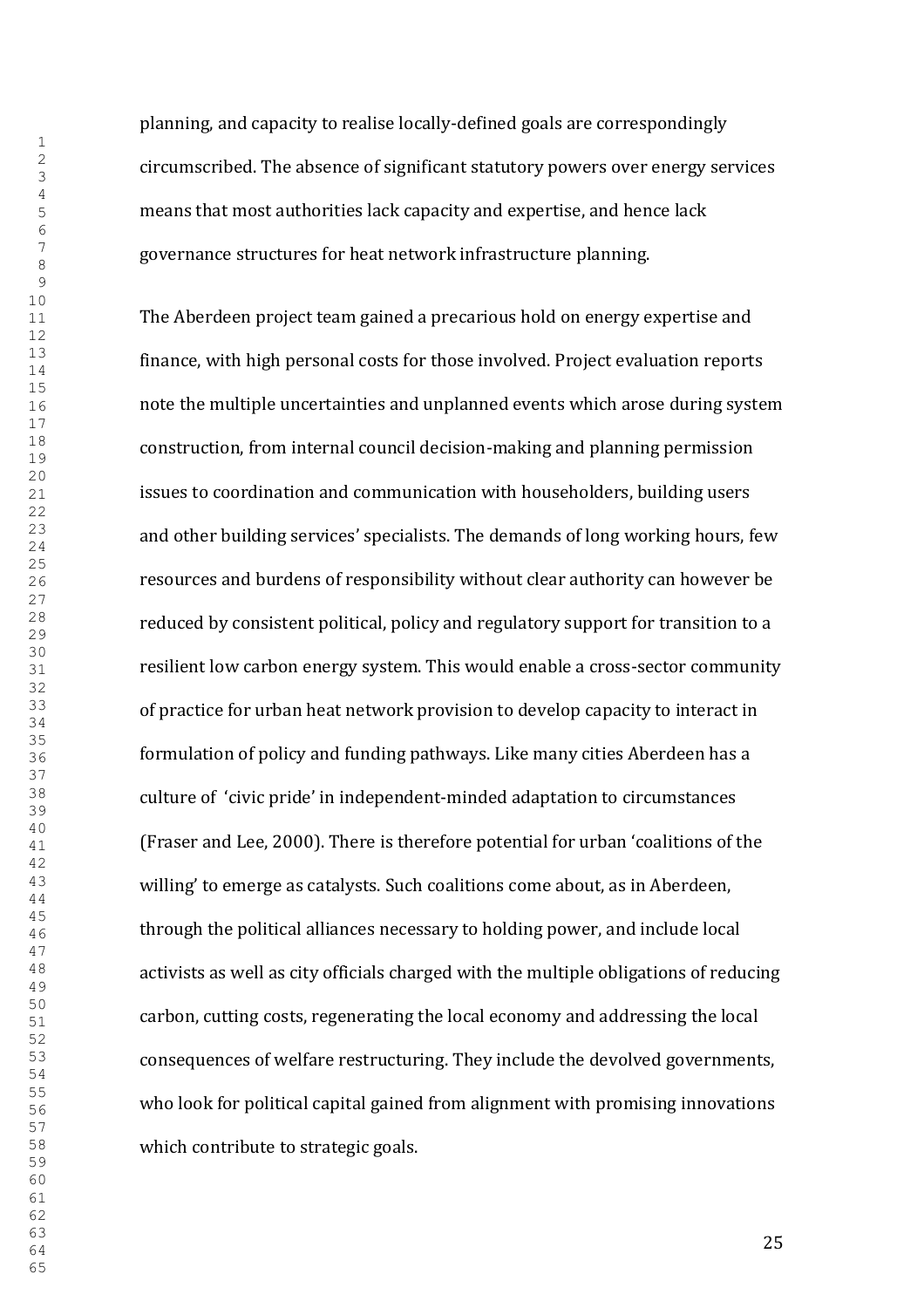Heat policy may itself work as a 'boundary object' in supporting development of such a UK community of practice. The relative neglect of end use of energy for heat in energy policy has created scope for improvised policy learning for a useroriented economics of heat provision and for divergence in energy governance across the UK: heat policy has perhaps been devolved 'by omission rather than by decision' (UK DECC officer). Urban heat network projects such as those in Aberdeen and other UK cities can be interpreted as evidence of a reassessment of energy governance, which is feeding through into policy. At a UK Workshop organised by the researchers in 2013, the DECC officer's presentation stated 'we want the heat policy paper… to explain why decentralised solutions will be important'. UK DECC has funded district energy pilot projects in English 'pioneer cities' and set up a Heat Networks Delivery Unit under its 2013 strategy. The Unit has a small budget of £6M over two years to support English and Welsh local authority procurement of technical reports and advice on commercial viability. Building on the earlier community energy network, Scottish government has created the framework for a coordinated approach under its Heat Network Partnership and Heat Generation Policy and loan funds: 'Governments can always find money; if there's a will there's a way' (Scottish Ministerial comment during his speech at a DH Leadership event). Routes to reducing development risk and cost of capital remain uncertain however, and these initiatives alone are unlikely to resolve the coordination and governance questions exemplified in Aberdeen. UK and Scottish government strategies acknowledge the need for longer-term institutional changes, but how the systemic change needed to create long term consistent support for DH and CHP might be brought about is unclear under a commitment to current market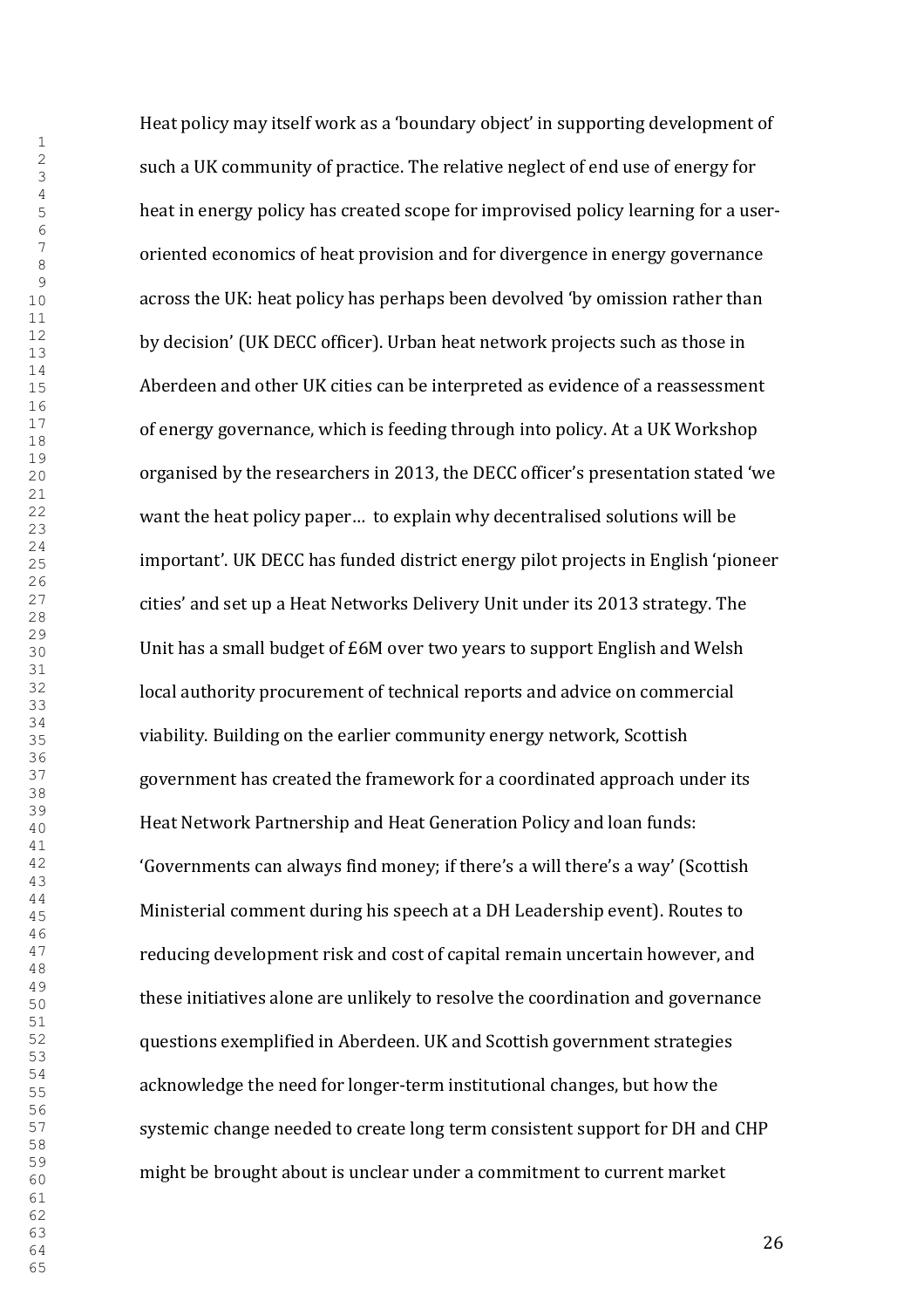principles:

'Across all the different heating strands, the Government wants to make progress without prescribing use of specific technologies. Instead, information for market players, including households and businesses, should be improved to enable effective decision-making' (UK DECC 2013: 79).

In the absence of any existing market for heat, and affordable long term capital for heat network infrastructure, technical and economic feasibility alone are insufficient to stimulate investment in urban DH systems. The UK energy market context creates systemic risks for DH and CHP investment, indicating the need for a more favourable, less uncertain, policy framework to bridge the gap between policy statements and practice, and to reward significant urban leadership in energy governance. Precise policy measures need to be coordinated between local and central governments, but some basic principles can be derived from the Aberdeen case study. Benefits of local authority momentum could be secured by provision of affordable long term finance or financial guarantees for non-profit or joint public-private ventures. This could come from UK infrastructure funds, differently structured GIB finance suited to municipal enterprises, or European sources such as regional development funds. More devolution of powers and finance to city regions would contribute to capacity for economic regeneration, and could be structured by specific requirements relating to low carbon urban heat network infrastructure, where this is effective under a whole life cost model incorporating social and environmental benefits.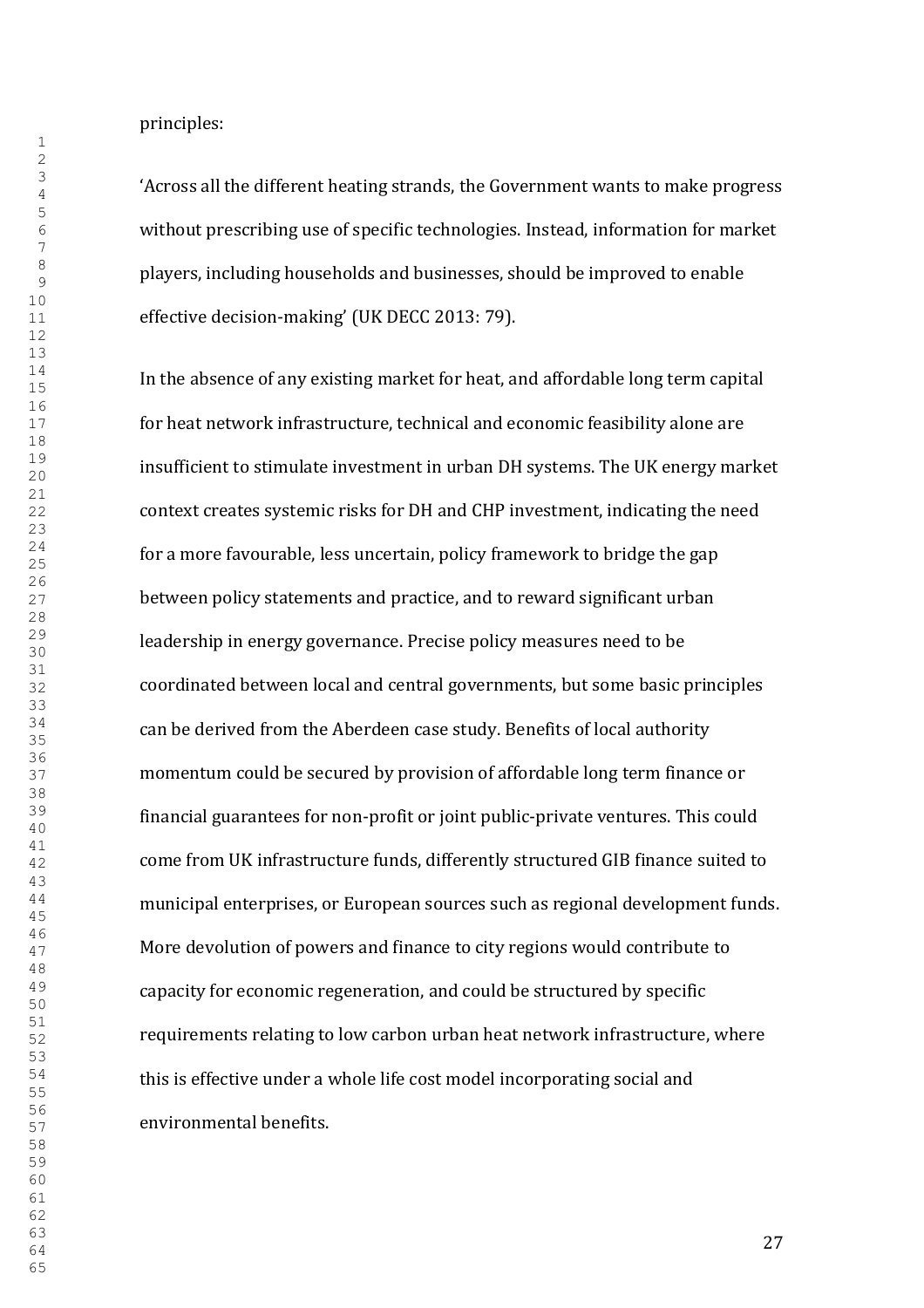Where CHP is used as a heat source, the electricity exported could be granted the same status as large scale nuclear or offshore wind, under the new 'contracts for difference' strike prices for low carbon electricity supply. This would reflect the efficiency gains from generation of electricity close to its point of use. Operators would then have a risk underwriting mechanism. This is however a form of regressive taxation, because it operates as a levy on energy bills. The same is true of current energy company obligations (ECO) to provide finance for carbon and energy saving projects; ECO, and its predecessors, have contributed to locally-led heat network retrofit projects, but have been complex and subject to inconsistent carbon pricing. Recent reductions in the scale of funding have also stalled projects. Such levies could be funded fairly, and their resources deployed more speedily and consistently, through general taxation.

For heat network investment to be cost effective, the transaction costs currently incurred in multi-party coordination of building owners, heat suppliers, planners and system operators need to be resolved. This requires more directed use of planning powers and heat mapping to prioritise areas for network development and anchor load connection, as in other European countries such as Norway or Denmark. Much heat mapping work has been completed in the UK, but strategic use has been limited. Having identified areas of high density demand, and network feasibility, large building owners would need to be under an obligation to connect to local heat (and cooling) networks, and producers of waste heat would need to be obliged to identify means to supply the network, in line with EU Energy Efficiency Directive requirements. Such obligations assist in maximising cost effectiveness and carbon and energy savings, and in turn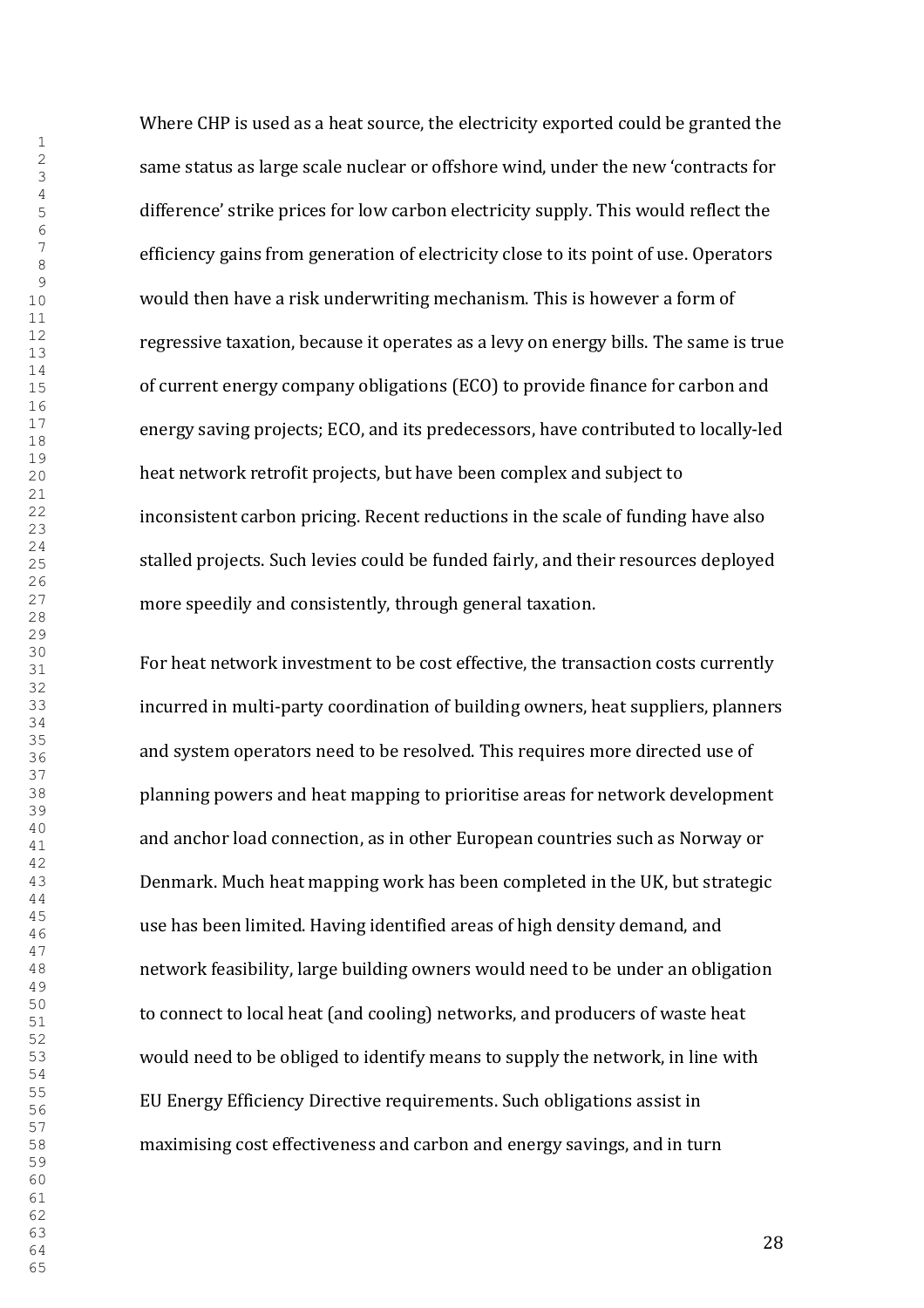provide secure revenues for operators. With stronger government mandates, public buildings and multi-storey housing could be required to connect to heat and cooling networks on a timetable aligned with renovation and heating replacement schedules. Commercial building users required to register for the UK energy efficiency tax, the CRC, already have a financial incentive to connect, because heat supplied via heat networks is rated as zero carbon. A general energy efficiency tax could be used to incentivise all commercial building owners to connect. Such revenue support measures need to be balanced with a system for licencing and regulation to prevent abuse of long-term monopoly supply contracts. The Danish Energy Regulatory Authority (DERA) for example regulates electricity, natural gas and district heating markets. For district heating, both production and network companies are regulated as non-profit undertakings. DERA monitors prices and delivery terms, and takes action if these are not in line with the non-profit model or if they are in any other way unfair.

Whatever their exact form, any policy changes are likely to be more effective in shaping a sustainable energy system if they capitalise on the momentum for practice-based knowledge, and the applied economics of energy use at urban scale. From an end use perspective, energy technologies such as heat networks are not an end in themselves, but a potential means to multiple socio-economic and environmental benefits. For the user perspective to be served, transparent appraisal of the full range of technology options and governance models is critical. On this basis, urban governance of low carbon heat and power *is* now being done in Aberdeen, so it must be worth doing.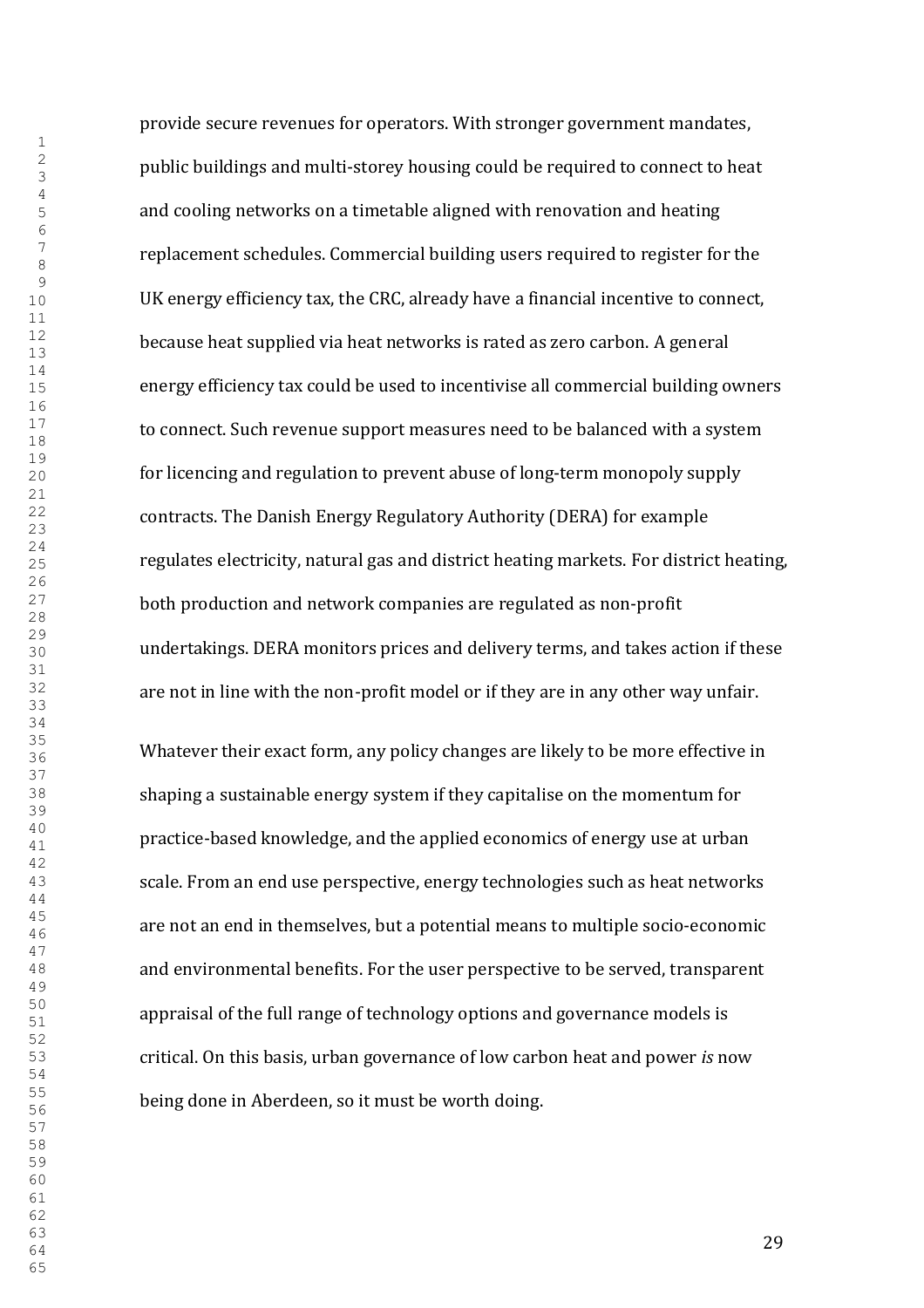#### *Bibliography*

- Amin, A. and Roberts, J. 2008. Knowing in action: Beyond communities of practice. Res. Pol. 37, 353–369.
- Bowker, G. and Star, S. 2000. Sorting Things Out: Classification and Its Consequences. MIT Press.
- Bulkeley, H., Castan Broto, V. and Maassen, A. 2014. Low carbon transitions and the reconfiguration of urban infrastructure. Urban Stud. 51, 1471-1486.
- Bulkeley, H. and Kern, K. 2006. Local Government and the Governing of Climate Change in Germany and the UK. Urban Stud. 43, 2237 - 2259.
- Connolly, D., Lund, H., Mathiesen, B., Werner, S., Möller, B., Persson, U., Boermans, T., Trier, D., Østergaard, P. and Nielsen S. 2014. Heat Roadmap Europe: Combining district heating with heat savings to decarbonise the EU energy system. Energy Policy 65, 475–489.

EcoHeat4.Eu 2011. Recommendation Report for the United Kingdom. <http://www.ecoheat4.eu/en/> (accessed 30/04/14).

Energy Saving Trust 2003. Aberdeen City Council: A Case Study of Community Heating. London: EST. www.energysavingtrust.org.uk/.../CE65+- +Aberdeen+City+Council.pdf (accessed 30/04/14).

Engelen, E., Erturk, I., Froud, J., Leaver, A. and Williams, K. 2010. Reconceptualizing financial innovation: frame, conjuncture and bricolage. Econ. Soc. 39, 33-63.

Fraser, H. and Lee, C. (eds) 2000. Aberdeen: a new history, 1500-2000. Tuckwell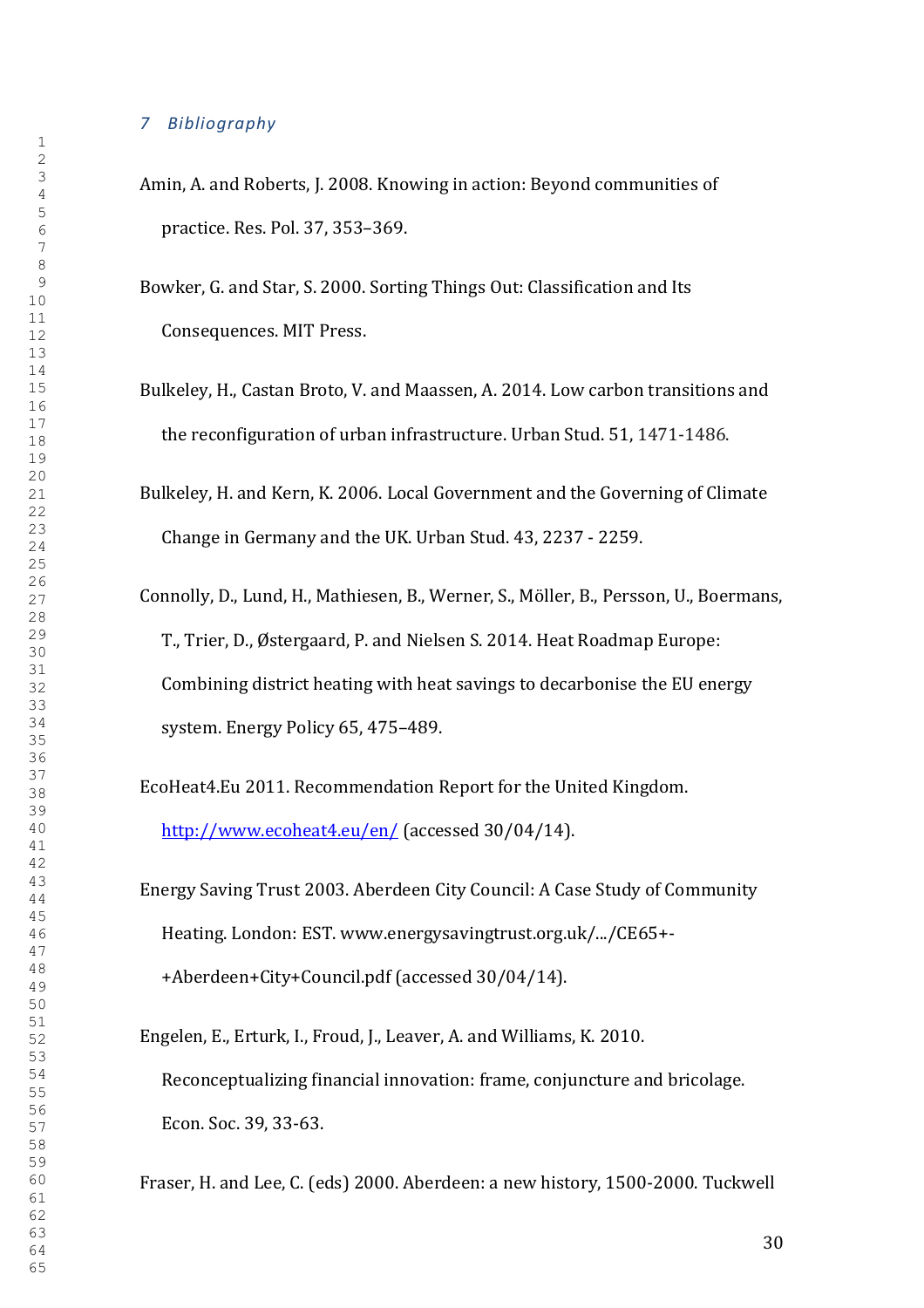Press, Aberdeen.

Garud, R., Karnøe, P., 2003. Bricolage versus breakthrough: distributed and embedded agency in technology entrepreneurship. Res. Policy 32, 277–300.

Greater London Authority 2013. District Heating Manual for London.

[http://www.londonheatmap.org.uk/Content/uploaded/documents/DH\\_Man](http://www.londonheatmap.org.uk/Content/uploaded/documents/DH_Manual_for_London_February_2013_v1.0.pdf) ual for London February 2013 v1.0.pdf (accessed 30/04/2014).

- Hawkey, D. 2012. District heating in the UK: A Technological Innovation Systems analysis. Environ. Innov. and Soc. Transit. 5, 19–32.
- Hendry, C. and Harborne, P. 2011. Changing the view of wind power development: More than "bricolage". Res. Policy 40, 778–789.
- Hodson, M. and Marvin, S. 2009. Urban Ecological Security: A New Urban Paradigm? Int. J. Urban Reg. Res. 33, 193–215.
- Hodson, M. and Marvin, S. 2010. Can cities shape socio-technical transitions and how would we know if they were? Res. Policy 39, 477–485
- Hodson, M. and Marvin, S. 2012. Mediating low carbon urban transitions? Forms of organization, knowledge and action. Eur. Plan. Stud. 20, 421-439.
- Hughes, T., 1982. Networks of Power: Electrification in Western Society 1880– 1930. Baltimore: Johns Hopkins University Press.
- Kelly S. and Pollitt M. 2010. An assessment of the present and future opportunities for combined heat and power with district heating (CHP-DH) in the United Kingdom. Energy Policy 38**,** 6936–6945.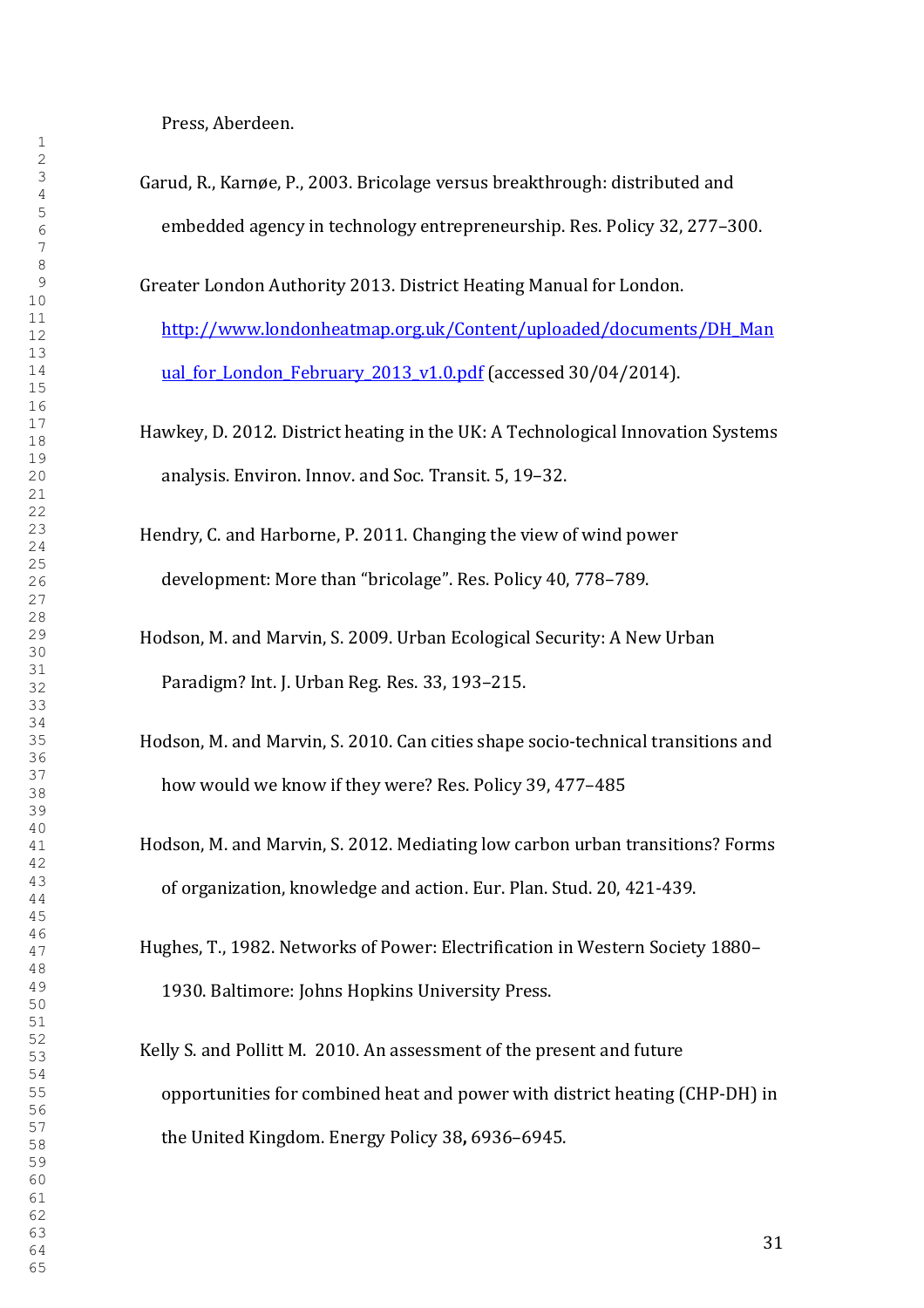- Koh, S., Marchand, R., Genovese, A. and Brennan, A. 2012. Fuel Poverty: Perspectives from the Front Line. University of Sheffield: Centre for Energy, Environment and Sustainability.
- Le Gales, P. 2002. European Cities: Social Conflicts and Governance. Oxford University Press, Oxford.
- Le Gales, P. and Scott, A. 2010. A British bureaucratic revolution? Autonomy without control or "freer markets, more rules"? Rev. Fr. de Sociol. 51, 117-143.

Levi-Strauss, C. 1966. The Savage Mind. Oxford University Press, Oxford.

- Mitchell, C., 2008. The Political Economy of Sustainable Energy. Palgrave Macmillan, Hampshire.
- Poyry Energy 2009. The Potential And Costs Of District Heating Networks: A Report To The Department Of Energy And Climate Change. Pöyry Energy Ltd., Oxford.
- Russell, S. 1986. The Political Shaping of Energy Technology: Combined Heat and Power in Britain. PhD thesis, Aston University.
- Russell, S. 1996. At the Margin: British Electricity Generation after Nationalisation and Privatisation, and the Fortunes of Combined Heat and Power. Conference of the Society for the History of Technology, London.
- Russell, S. 2010. CHP and DH to the mid-1990s, Working Paper, Science, Technology and Innovation Studies, School of Social and Political Science, University of Edinburgh.

Speirs, J., Gross, R., Deshmukh, S., Heptonstall, P., Munuera, L., Leach, M. and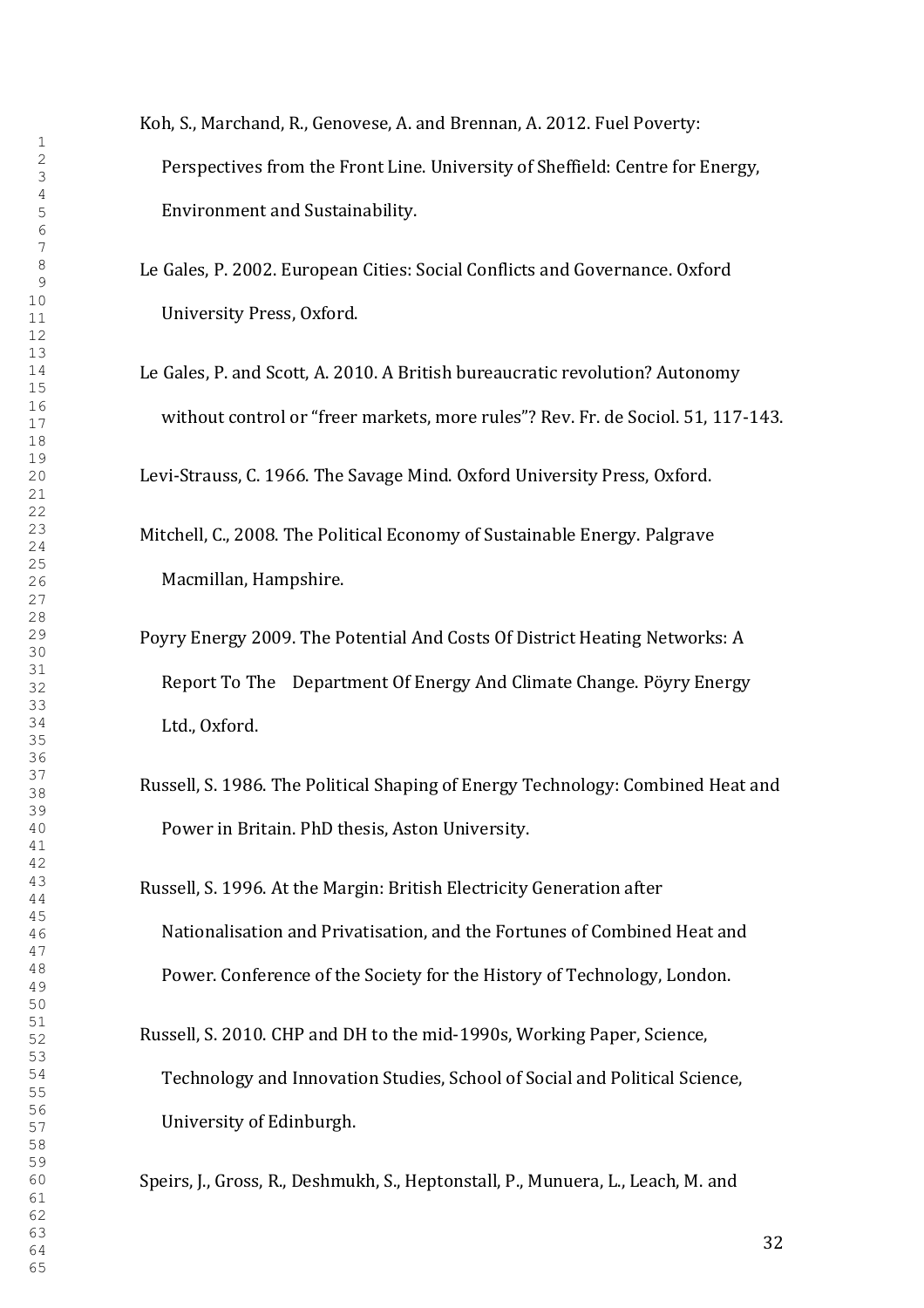Torriti, J. 2010. Building a Roadmap for Heat: 2050 Scenarios and Heat Delivery in the UK. Imperial College and UK Combined Heat and Power Association, London.

- Streckiene, G. and Andersen, A. 2010. Analysing the Optimal Size of a CHP Unit and Thermal Store When a German CHP Plant is Selling at the Spot Market. MASSIG EIE/07/164/S12.467618
- Summerton, J. 1992. District heating comes to town: The social shaping of an energy system. Linköping University, Sweden.
- Turkle, S. and Papert, S. 1992. Epistemological pluralism and the revaluation of the concrete. J. Math. Behav. 11, 3-33.

UK Committee on Climate Change 2010. Fourth Carbon Budget [http://www.theccc.org.uk/publication/the-fourth-carbon-budget-reducing](http://www.theccc.org.uk/publication/the-fourth-carbon-budget-reducing-emissions-through-the-2020s-2/)[emissions-through-the-2020s-2/](http://www.theccc.org.uk/publication/the-fourth-carbon-budget-reducing-emissions-through-the-2020s-2/) (accessed 30/04/2014).

UK Department of Energy and Climate Change (DECC) 2009.

Heat and Energy Saving Strategy Consultation

[https://www.gov.uk/government/uploads/system/uploads/attachment\\_data](https://www.gov.uk/government/uploads/system/uploads/attachment_data/file/243625/9780108508158.pdf) [/file/243625/9780108508158.pdf](https://www.gov.uk/government/uploads/system/uploads/attachment_data/file/243625/9780108508158.pdf) (accessed 30/04/2014).

UK Government DECC 2011. The Carbon Plan: delivering Our Low Carbon Future [https://www.gov.uk/government/publications/the-carbon-plan-reducing](https://www.gov.uk/government/publications/the-carbon-plan-reducing-greenhouse-gas-emissions--2)[greenhouse-gas-emissions--2](https://www.gov.uk/government/publications/the-carbon-plan-reducing-greenhouse-gas-emissions--2) (accessed 30/04/2014).

UK DECC 2012. The Future of Heating: A Strategic Framework for Low Carbon Heat in the UK.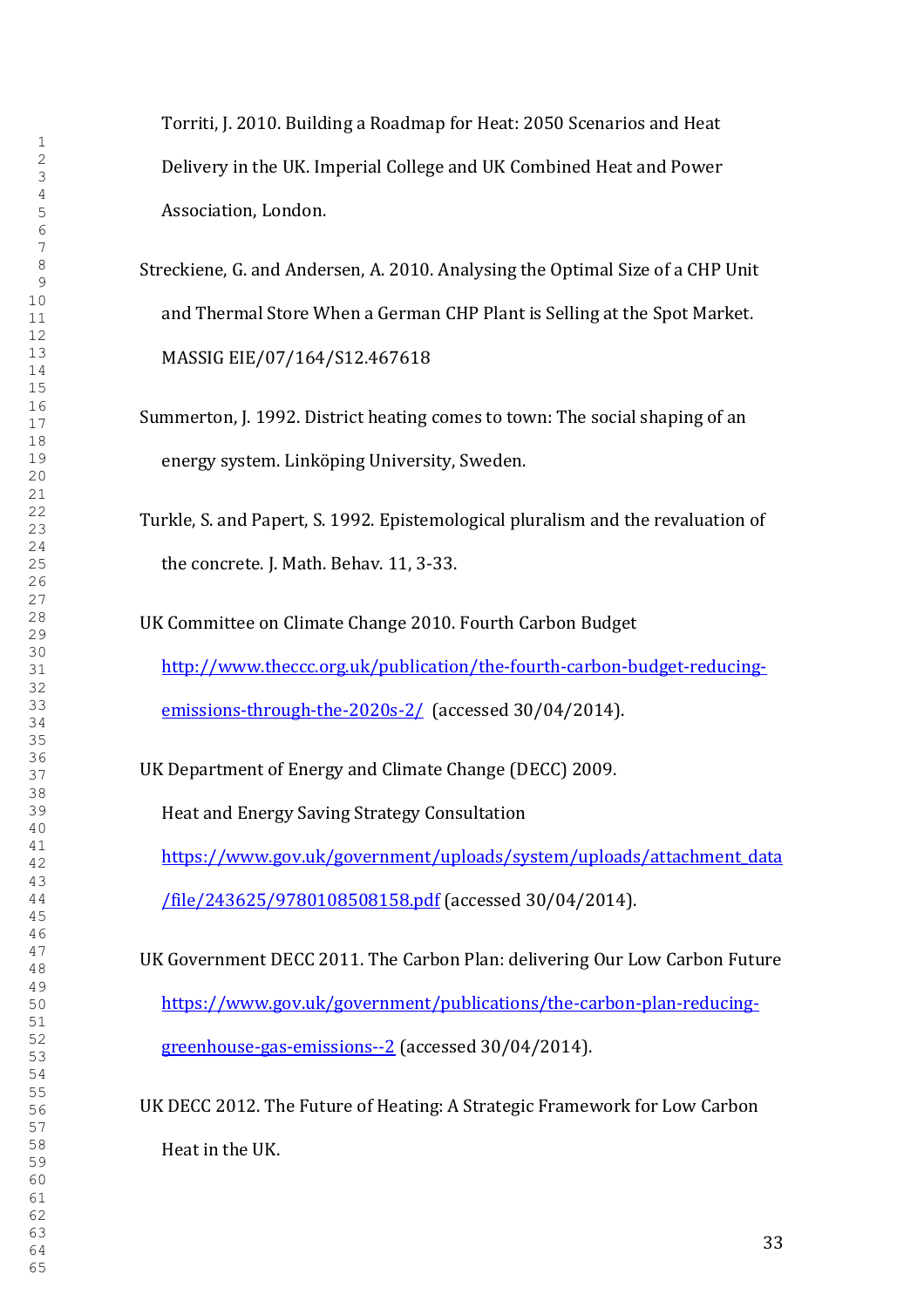[http://www.decc.gov.uk/en/content/cms/meeting\\_energy/heat\\_strategy/he](http://www.decc.gov.uk/en/content/cms/meeting_energy/heat_strategy/heat_strategy.aspx) at strategy.aspx (accessed 30/04/2014).

UK DECC 2013. The Future of Heating: Meeting the Challenge [https://www.gov.uk/government/publications/the-future-of-heating](https://www.gov.uk/government/publications/the-future-of-heating-meeting-the-challenge)[meeting-the-challenge](https://www.gov.uk/government/publications/the-future-of-heating-meeting-the-challenge) (accessed 30/04/2014).

Wald, C. 2013. City of heat. New Sci. 218 Issue 2912, 30-33.

- Weick, K. 1998. Improvisation as a mindset for organizational analysis. Org. Sci. 9, 543-555.
- Wenger, E. 1998. Communities of Practice: Learning, Meaning, and Identity. Cambridge University Press, Cambridge.

Wiltshire, R., Banks, N., King, M. and Webb J. 2013. Research Into Barriers To Deployment Of District Heating Networks. UK Government DECC, London URN 13D/073.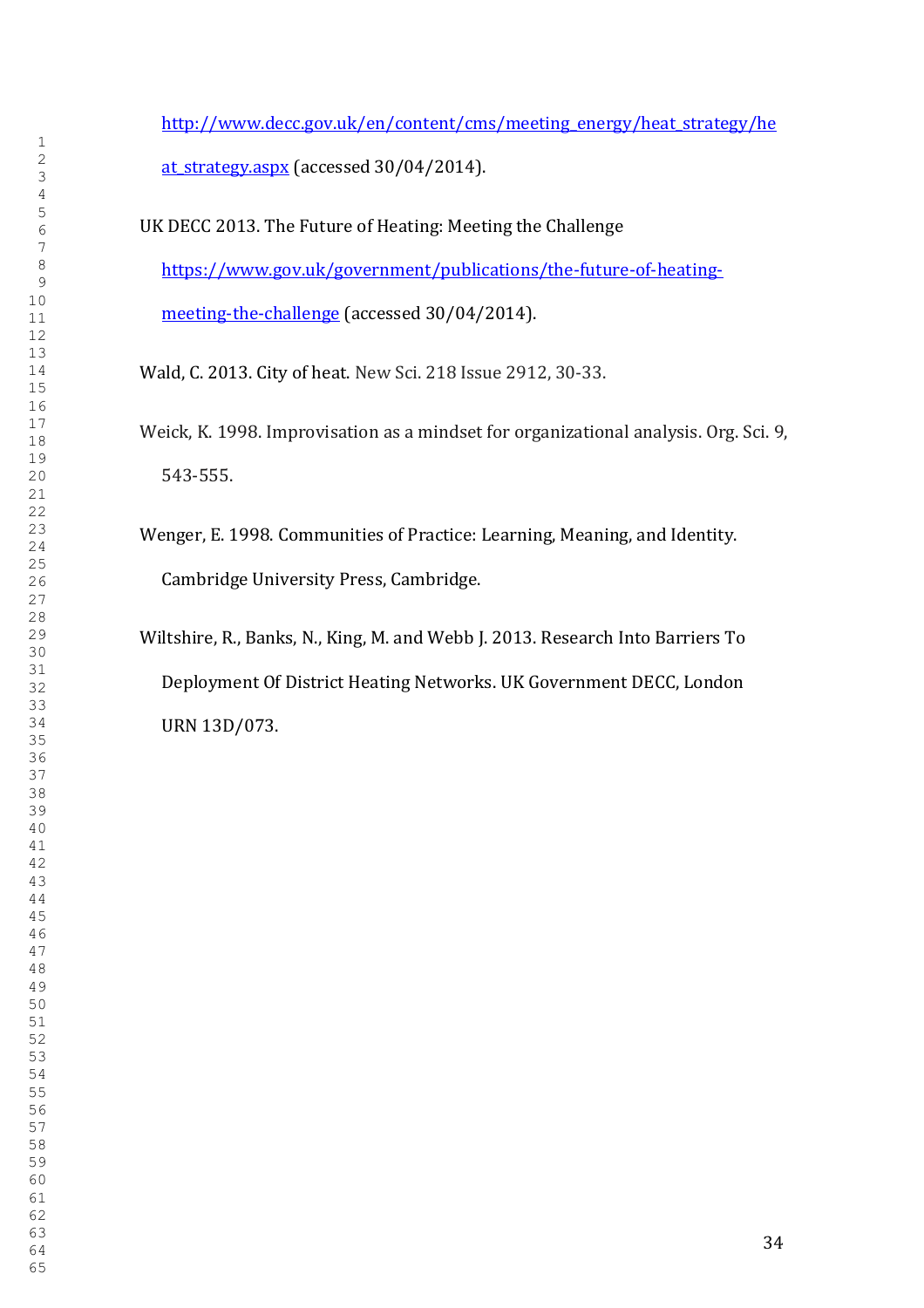| Council lead objective | Affordable warmth for social housing                                                                                       |  |  |
|------------------------|----------------------------------------------------------------------------------------------------------------------------|--|--|
| Organisation structure | Company limited by guarantee and by<br>membership, under local ownership and control,<br>with asset lock                   |  |  |
| Business model         | Non-profit ESCo; any surplus reinvested or used to<br>lower cost of heat to housing tenants                                |  |  |
| Governance structure   | Volunteer board of directors including councillors,<br>community and business organisations and former<br>council officers |  |  |
| Heat tariffs           | Cost-based                                                                                                                 |  |  |
| Main customers         | Public housing tenants                                                                                                     |  |  |
| Other customers        | Community sport, leisure and education facilities                                                                          |  |  |
| Finance                | UK and Scottish government grants, city housing<br>capital, prudential borrowing, bank loan and<br>overdraft               |  |  |
| Risk mitigation        | Loans guaranteed by city council; council long term<br>contract for purchase of energy                                     |  |  |

# *Figure 1 - Governance And Organisation Of Urban Energy In Aberdeen*

# *Figure 2: District Heating and Combined Heat and Power Developments, Aberdeen Council and Aberdeen Heat and Power Ltd*

| <b>Energy Centres</b> | <b>CHP</b> | Capital Funding            | Total          |
|-----------------------|------------|----------------------------|----------------|
| and Networks          | capacity   |                            | Infrastructure |
|                       |            |                            | Cost           |
| Stockethill           | 210 kWe    | 53% Housing capital        |                |
|                       | 300 kWth   | 40% UK CEP grant           | £1.8M          |
|                       |            | 7% Energy utility EEC      |                |
| Hazlehead             | 300 kWe    | 53% Housing capital        |                |
|                       | 488 kWth   | 40% UK CEP grant           | £1.6M          |
|                       |            | 7% Energy utility EEC      |                |
| Seaton                | 2100 kWe   | Phase 1                    |                |
|                       | 3000 kWth  | 60% Housing capital        | £3.3M          |
|                       |            | 40% UK CEP grant           |                |
|                       |            | Phase 2                    |                |
|                       |            | 60% Housing capital        |                |
|                       |            | 40% Energy utility CESP    |                |
| City centre           |            | <b>Scottish Government</b> |                |
| network               |            | grant                      | £1M            |
| extension             |            |                            |                |

Note: The energy utility Energy Efficiency Commitment (EEC) was the energy company obligation in place in 2002; subsequently replaced by the Community Energy Savings Programme (CESP) and currently the energy company obligation (ECO).